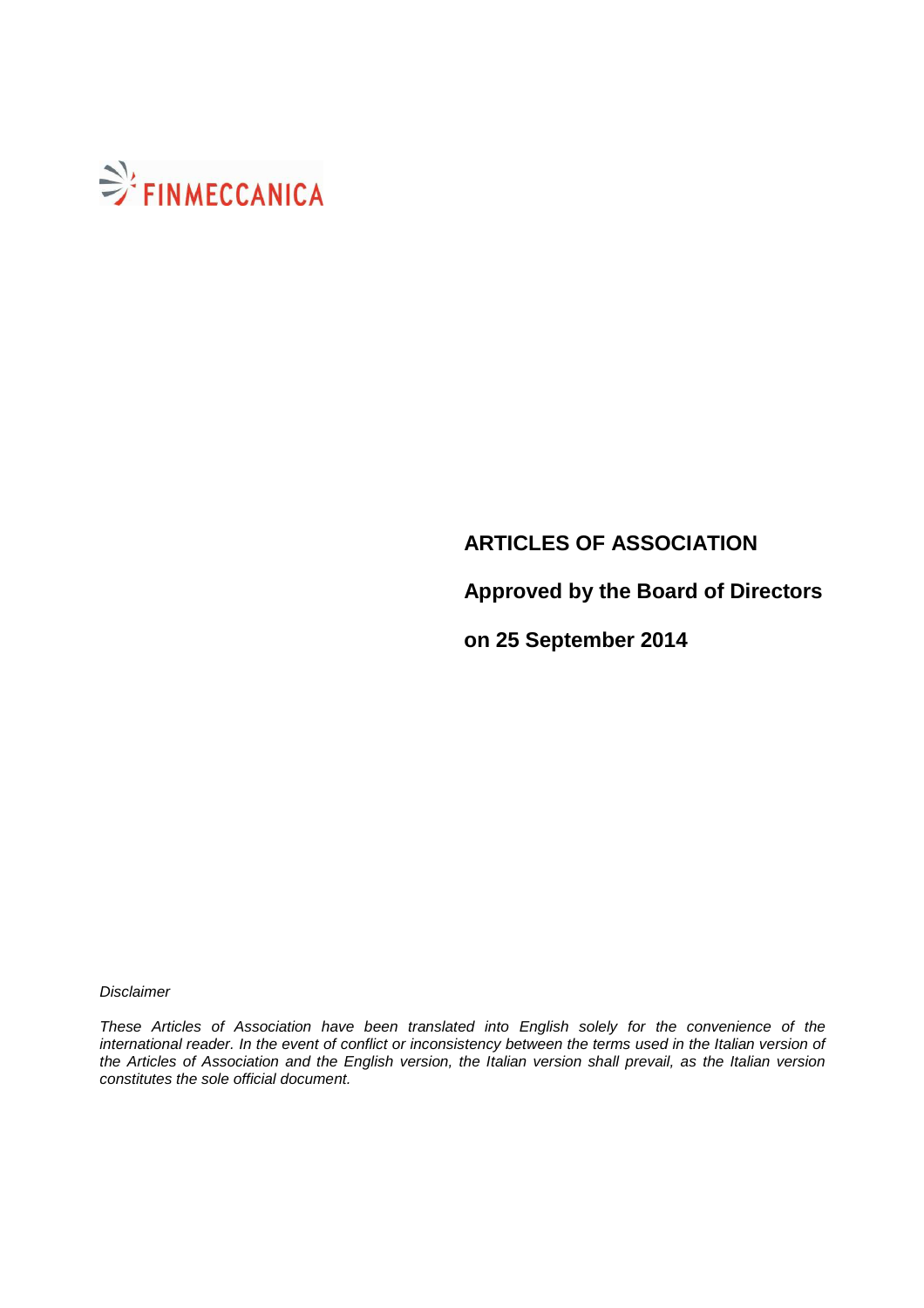## **ARTICLES OF ASSOCIATION**

## PART I

# INCORPORATION – NAME – REGISTERED OFFICE – PERIOD OF OPERATION OF THE COMPANY

# Art. 1

1.1 The Company governed by the rules provisions of these Articles of Association shall trade under the name of "FINMECCANICA – Società per azioni" or, in short, "FINMECCANICA S.p.a.".

## Art. 2

- 2.1 The Company's registered office shall be in Rome. It shall have a secondary office in Genoa.
- 2.2 By resolution of the Board of Directors, the Company may choose to operate or to discontinue operations at satellite establishments, branches, agencies or subsidiaries, be they in Italy or elsewhere.

#### Art. 3

3.1 The Company shall continue to exist until 31 December 2090. This period may be extended on one or more occasions by resolution of the Shareholders' Meeting.

#### PART II

#### CORPORATE PURPOSE

#### Art. 4

4.1 The corporate purpose consists of the direct or indirect performance, also through shareholdings in other companies, of manufacturing, systems-related, equipmentrelated, research and training activities in advanced technology sectors, with particular reference to the electronics, IT, aerospace, transport, energy, electromechanical and mechanical sectors, and the provision of services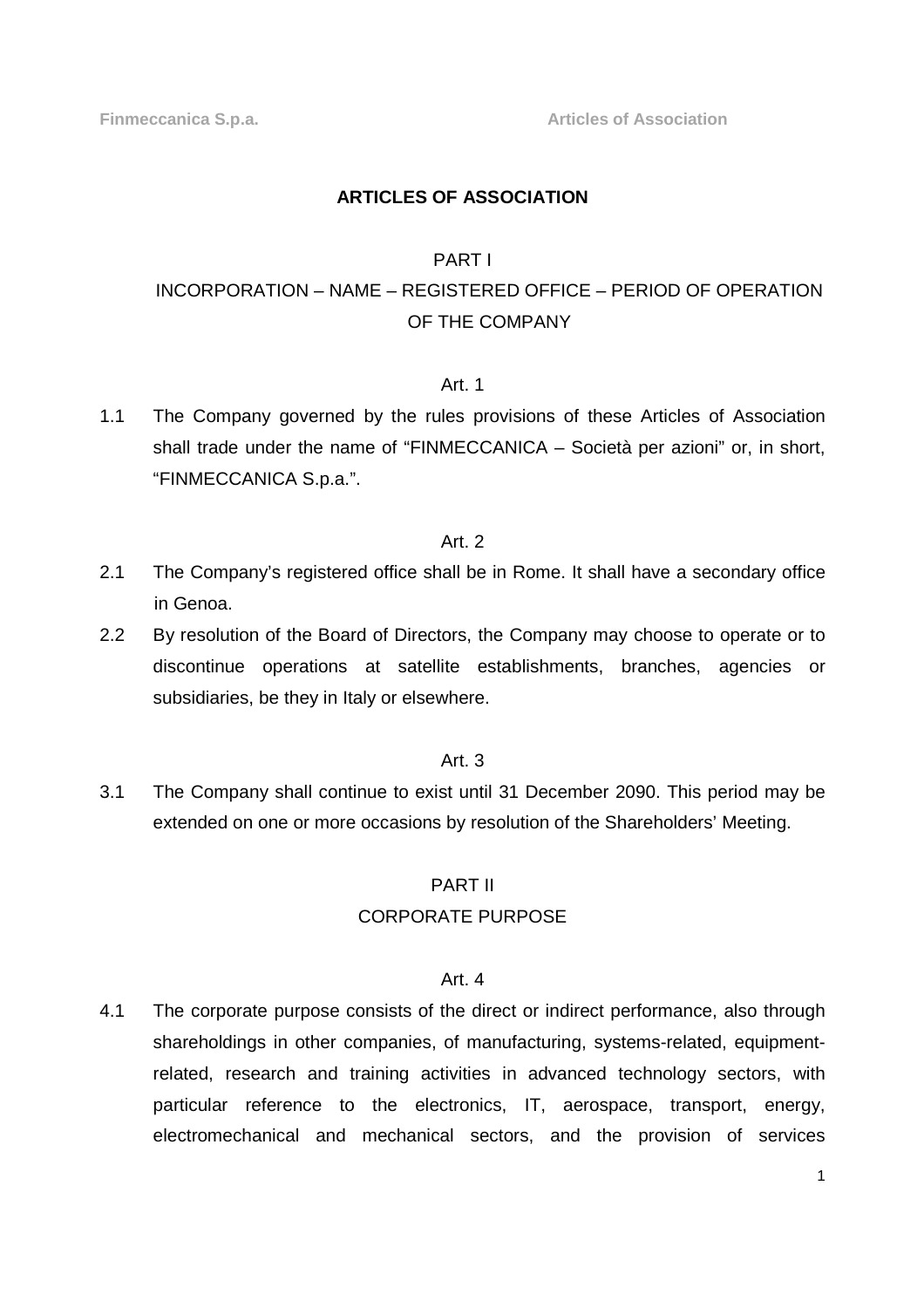associated therewith; the technical and financial coordination of subsidiary and affiliated companies and the provision to them of financial and management services; the acquisition, sale, management and placement of public and private securities, equities, bonds, credit instruments and transferable securities in general, in compliance with the restrictions provided by law; intermediation also in the "currency" sector, with particular reference to operations pertaining to export credit insurance and finance and any other transaction permitted or delegated by special laws intended to facilitate the disposal, management, administration and collection of amounts receivable from commercial or industrial activities carried out by third parties or goods and/or services supplied by same, in addition to the acquisition and disposal of said receivables in any form and under any conditions, with or without recourse.

 The Company may perform any operation necessary to or instrumental in attaining its corporate purpose; these include but are not limited to set up real estate, investment, commercial or industrial operations, including the supply of equipment and the construction of buildings and other works as well as financial and banking transactions involving assets or liabilities and thus any activity however linked with the corporate purpose, except soliciting funds from the general public.

 Finally, the Company may acquire shareholdings and equity interests in other companies or firms, be they Italian or foreign, provided that said companies or firms have corporate purposes which are similar, related or complimentary to its own, or to those of the companies in which it has an equity interest, and may furnish collateral securities and/or guarantees to cover its own obligations or those of third parties, and in particular bails.

#### PART III

#### SHARE CAPITAL – SHARES – BONDS – WITHDRAWAL

#### Art. 5

5.1 The Company's share capital is EUR 2,543,861,738.00 (two billion five hundred and forty three million eight hundred and sixty one thousand seven hundred thirty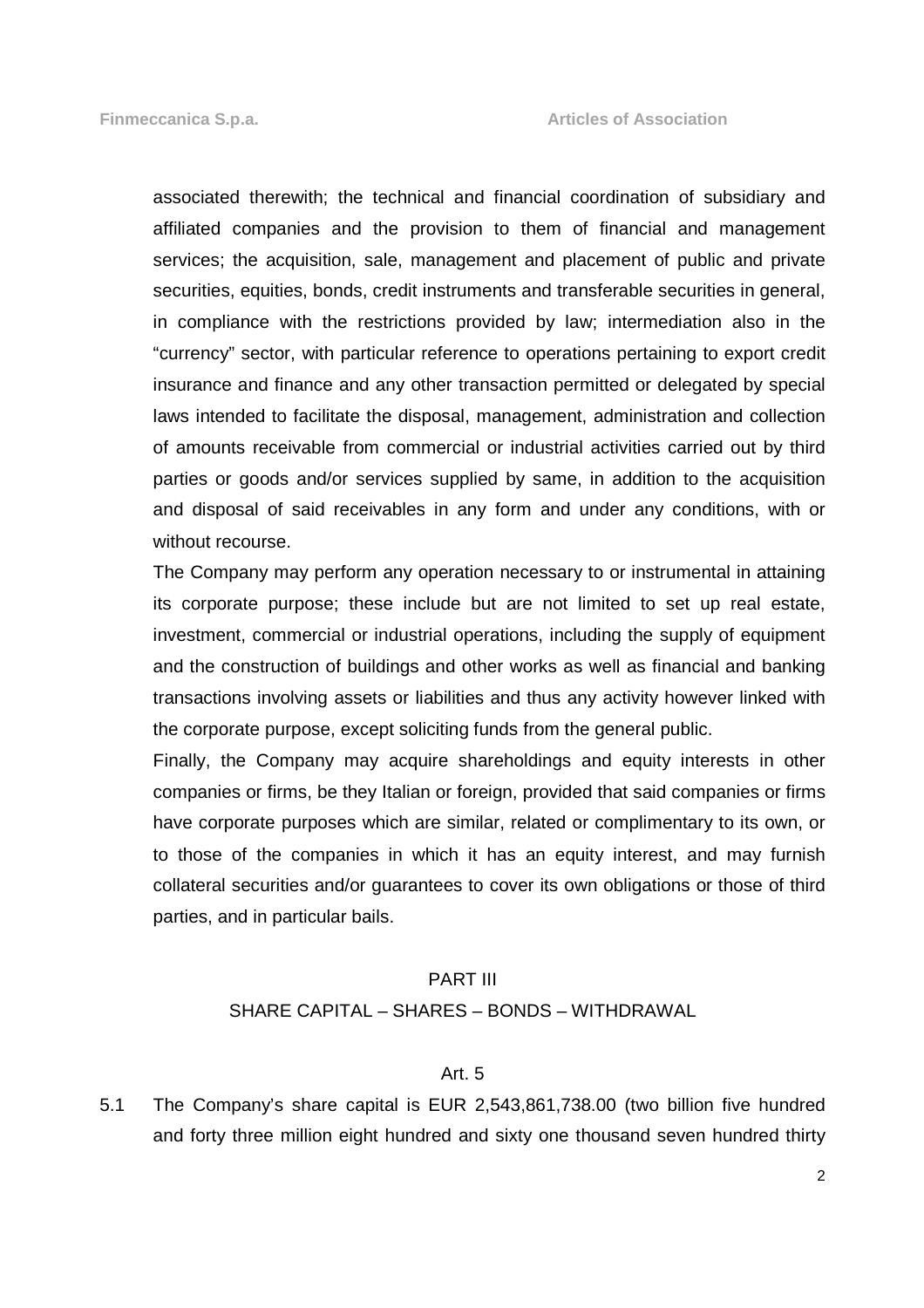eight euros and zero cents), represented by 578,150,395 (five hundred and seventy eight million one hundred and fifty thousand three hundred and ninety five) ordinary shares with a nominal value of EUR 4.40 (four euros forty) each.

5.1bis Under Article 3 of Decree-law no. 332 of 31 May 1994, converted with amendments into Act no. 474 of 30 July 1994 as amended, no one, except for the State, public bodies or entities controlled thereby and any other party authorised by law, may possess, on any basis, shares in the Company that constitute a shareholding of more than 3% of the share capital represented by shares with voting rights.

 The maximum shareholding limit is also calculated in consideration of the total holding of the controlling undertaking, which may be a natural person, legal person or corporation, by direct or indirect subsidiaries and by the subsidiaries of a single controlling undertaking, by affiliated undertakings and by relatives within the second degree of consanguinity or affinity or spouses, provided that the spouses are not legally separated.

 With also reference to parties other than companies, the term "control" is held to be within the meaning of Article 93 of Legislative Decree no. 58 of 24 February 1998. The term "affiliation" is held to be within the meaning of Article 2359, paragraph 3 of the Italian Civil Code, and is also deemed to exist between parties who, directly or indirectly, through their subsidiaries, other than those which manage mutual funds, sign, with third parties or otherwise, agreements relating to the exercise of voting rights or the transfer of shares, belonging to third parties or otherwise, or other agreements or contracts with third parties or otherwise, as referred to in Article 122 of the aforesaid Legislative Decree no. 58 of 24 February 1998, if such agreements or contracts concern at least 10% of the voting capital for listed companies or 20% of the voting capital for unlisted companies.

 For the purposes of calculating the aforesaid shareholding limit (3%), consideration is also given to shares held through trust companies and/or intermediaries or by third parties in general.

 Voting rights relating to shares that exceed the aforesaid maximum limit may not be exercised and voting rights held by shareholders in excess of the shareholding limit shall be reduced proportionally, unless otherwise previously and jointly indicated by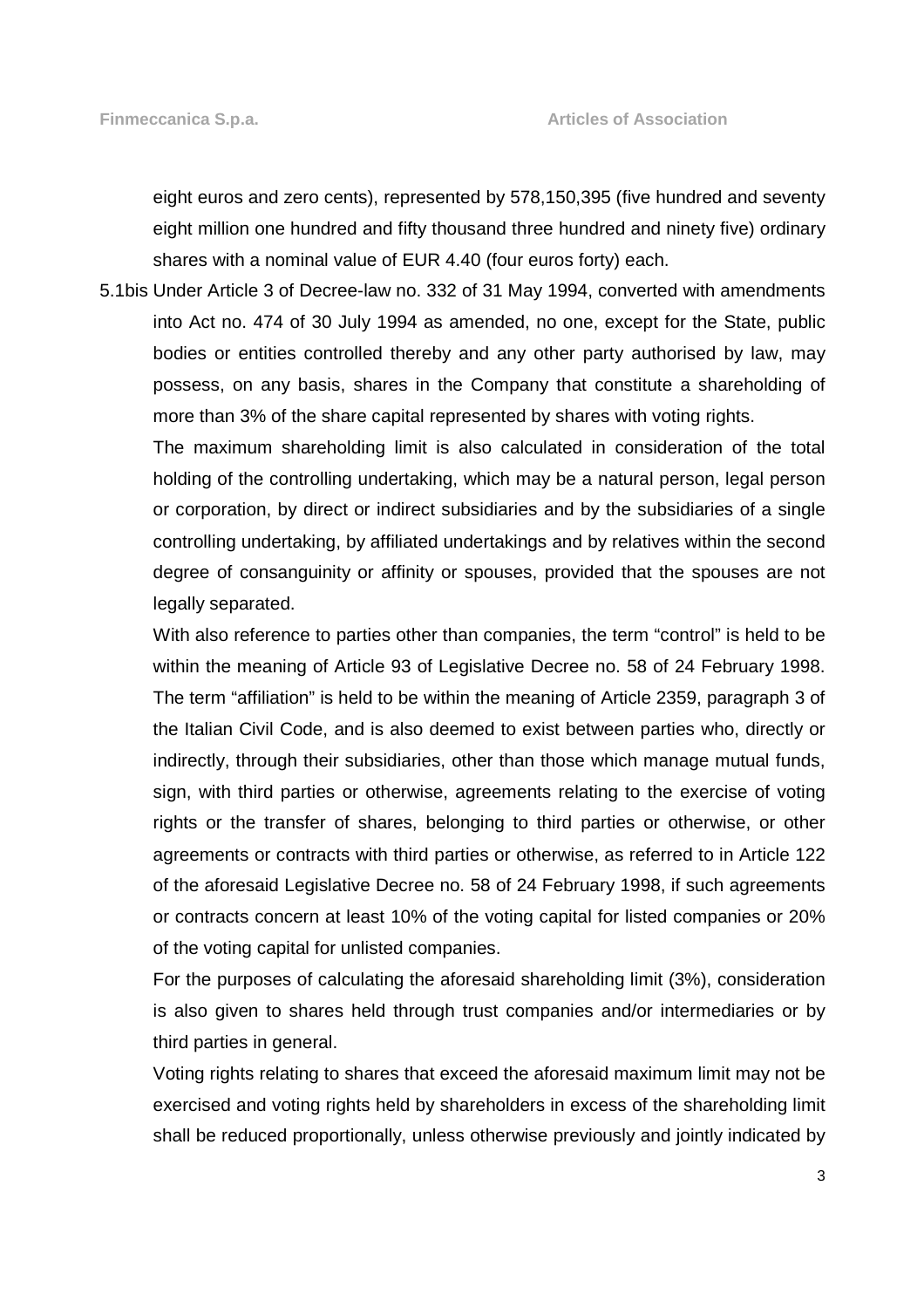all the shareholders concerned. In case of non-compliance, meeting resolutions may be challenged under Article 2377 of the Italian Civil Code if the required majority would not have been reached had the votes exceeding the maximum limit not been included.

 However, non-voting shares shall be included for the purposes of calculating the meeting quorum.

5.1ter Under Article 1, paragraph 5 of Decree-law no. 21 of 15 March 2012 converted with amendments into Act no. 56 of 11 May 2012, and pursuant to the related implementing provisions, along with any regulations issued in implementation of the aforementioned provisions, anyone (with the exception of the Italian State and Italian public bodies or entities under governmental control) who holds a stake in the share capital above the threshold provided for in Article 120, paragraph 2, of Legislative Decree no. 58/98 as amended or a stake exceeding the thresholds of 3%, 5%, 10%, 15%, 20% and 25%, is required to notify the acquisition made to the Presidency of the Council of Ministers or to any other governmental body in charge pursuant to the regulations currently in force, under the terms and in the manner established by Decree-law no. 21 of 15 March 2012 converted with amendments into Act no. 56 of 11 May 2012. This in order to allow the Presidency of the Council of Ministers or any other governmental body in charge pursuant to the regulations currently in force to exercise the special powers provided for by the above mentioned laws in case of threat of serious prejudice to the fundamental interests of national defence and security.

#### Art. 6

- 6.1 The shares are registered and each share shall carry one voting right.
- 6.2 The status of shareholder inherently implies acceptance of the Memorandum of Association and these Articles of Association.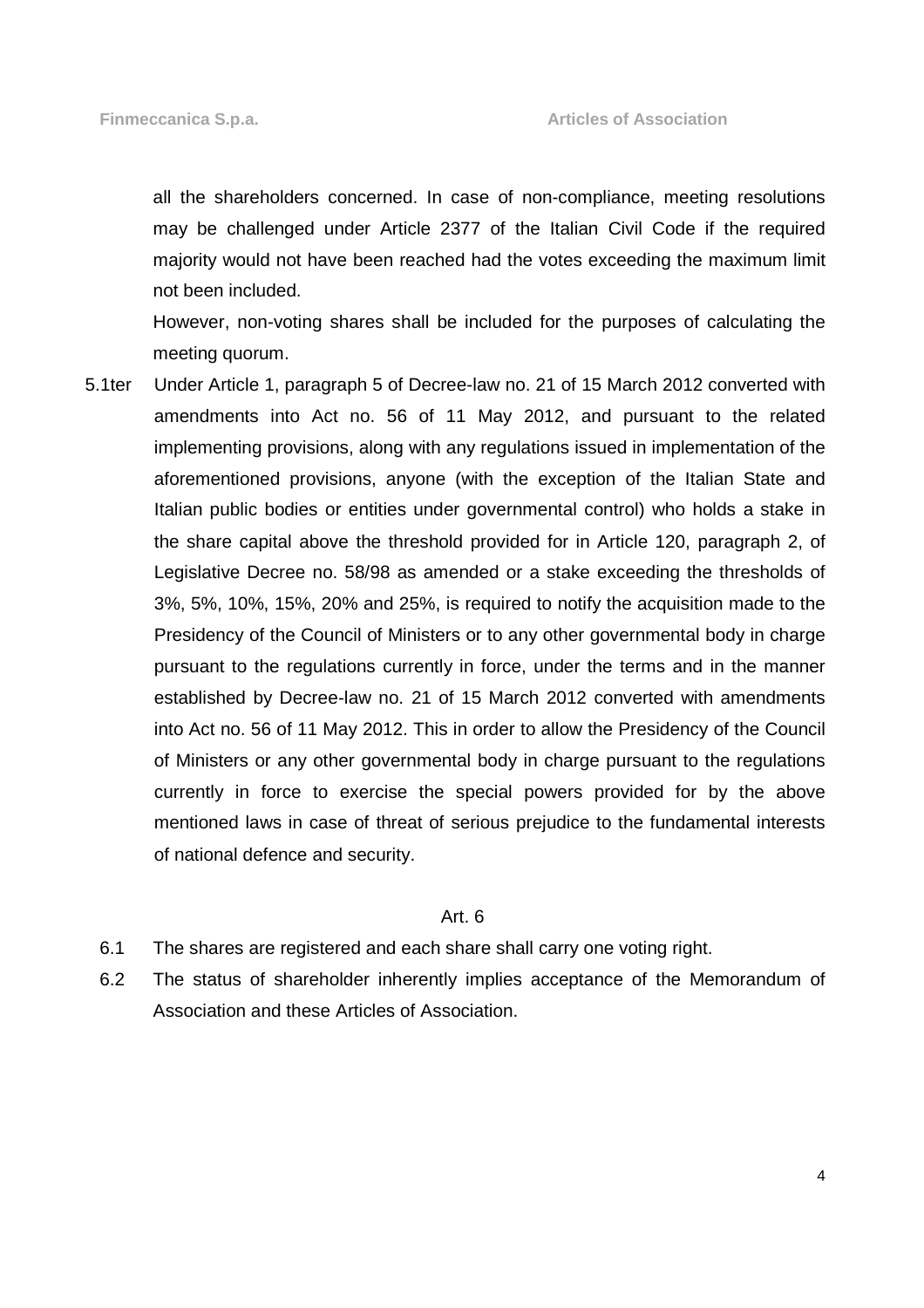#### Art. 7

7.1 The shares are indivisible. In case of joint ownership of a share, the rights of the joint owners shall be exercised by a joint representative appointed in accordance with the procedures laid down by law.

#### Art. 8

- 8.1 General Meetings may adopt resolutions in respect of capital increases, establishing the terms and conditions and procedures thereof.
- 8.2 General Meetings may also adopt resolutions relating to the exclusion of subscription rights within the bounds of and in accordance with the procedures set out in Article 2441, fourth paragraph, second sentence of the Italian Civil Code.
- 8.3 General Meetings may also adopt resolutions pertaining to the allocation of shares or other financial instruments pursuant to and within the bounds of Article 2349 of the Italian Civil Code.

#### Art. 9

- 9.1 Share payments shall be requested by the Board of Directors on one or more times.
- 9.2 Shareholders who are late in making said payment shall be charged interest at the official discount rate of the Bank of Italy, without prejudice to the provisions of Article 2344 of the Italian Civil Code.

#### Art. 10

- 10.1 Directors may decide to issue non-convertible bonds in accordance with the law and with the legal requirements.
- 10.2 The Company may also issue any other financial instrument in accordance with the law and with the legal requirements.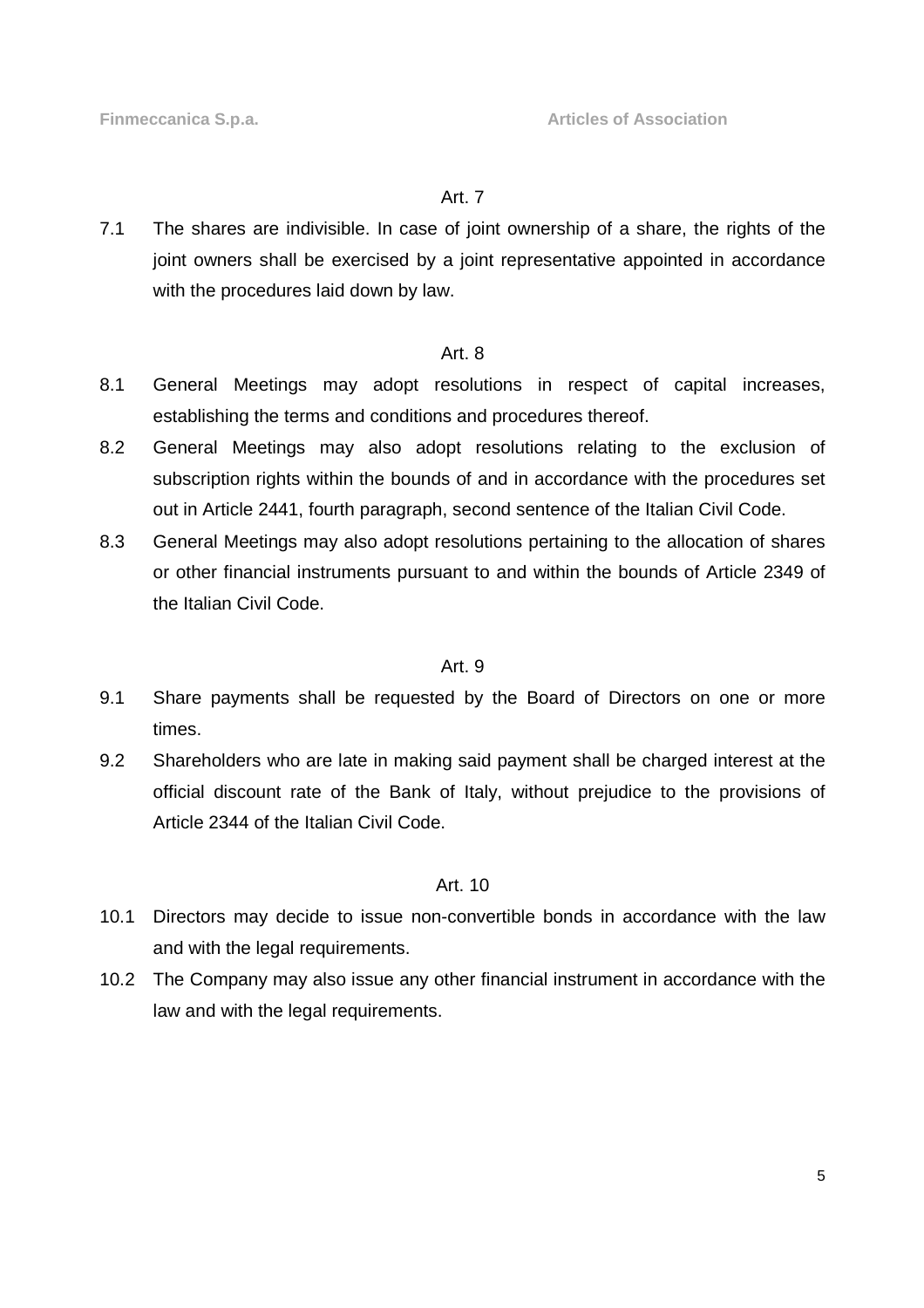## Art. 11

11.1 Withdrawal shall not be permitted in the event of resolutions concerning the extension of the period of operation of the Company or the introduction, modification or removal of obstacles to the circulation of shares.

## PART IV

# GENERAL MEETINGS

## Art. 12

- 12.1 As a rule, Ordinary and Extraordinary General Meetings shall be held at the Company's registered office, unless otherwise resolved by the Board of Directors, and provided that such alternative venue is in Italy.
- 12.2 Ordinary General Meetings must be convened at least once a year in order to approve the financial statements, within one hundred and eighty days from the end of the financial year, since the Company has to prepare consolidated financial statements and in view of the particular requirements arising from the Company's structure and corporate purpose.
- 12.3 Without prejudice to the provisions of Article 24.1, General Meetings shall adopt resolutions on all matters reserved for it by law.

# Art. 13

13.1 Participation at General Meetings requires the corresponding communication in favour of the subject owning the right to vote, issued by an authorised financial broker, in accordance with its accounting documents, under the terms provided for in the applicable regulations.

## Art. 14

14.1 Those entitled to take part to the General Meeting may appoint a representative in accordance with the law, by issuing a proxy in writing or by electronical means according to the applicable regulations.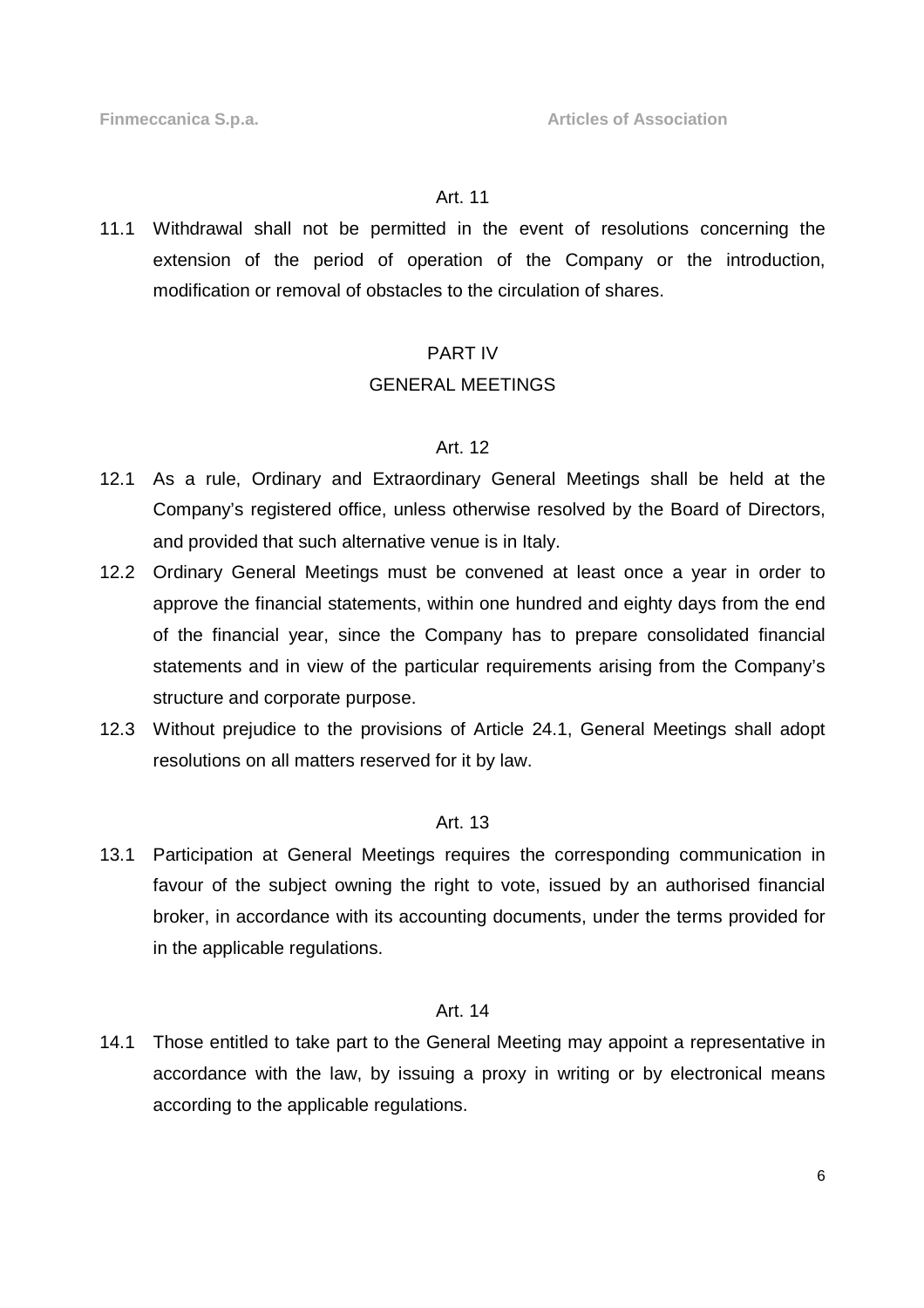The Company may be electronically notified by sending the proxy as a certified email or to the appropriate section of the Company's website, in accordance with the procedures specified from time to time in the notice of meeting.

- 14.2 The Chairman of the General Meeting shall be responsible for verifying the legality of proxies granted and shall confirm the right to take part in the meeting in general.
- 14.3 For each General Meeting, the Company may designate a person to whom shareholders may grant proxies with instructions on how to vote regarding all or some of the motions on the agenda in the manner prescribed by law or by regulatory provisions. Proxies are only effective with respect to the motions for which instructions on how to vote have been issued.

# Art. 15

- 15.1 General Meetings shall be chaired by the Chairman of the Board of Directors or by another person appointed by the Board of Directors, failing which the General Meeting shall elect its own Chairman.
- 15.2 The Chairman of the General Meeting shall be assisted by a Secretary, even if not a shareholder.

#### Art. 16

- 16.1 Ordinary General Meetings shall be quorated both at first and second convocation when is represented at least the quota of the capital required by the law.
- 16.2 Ordinary General Meetings, whether at first or second convocation, without prejudice to that provided by Article 16.5 hereinafter, shall adopt resolutions based on the absolute majority of those present.
- 16.3 Extraordinary General Meetings shall be quorated when, (i) at first convocation, more than half of the share capital; (ii) at second convocation, more than one third of the share capital; and (iii) at third convocation, more than one fifth of the share capital, is represented.
- 16.4 Extraordinary General Meetings shall adopt resolutions based on the vote in favour of shareholders representing at least three-quarters of the share capital present at the Meeting.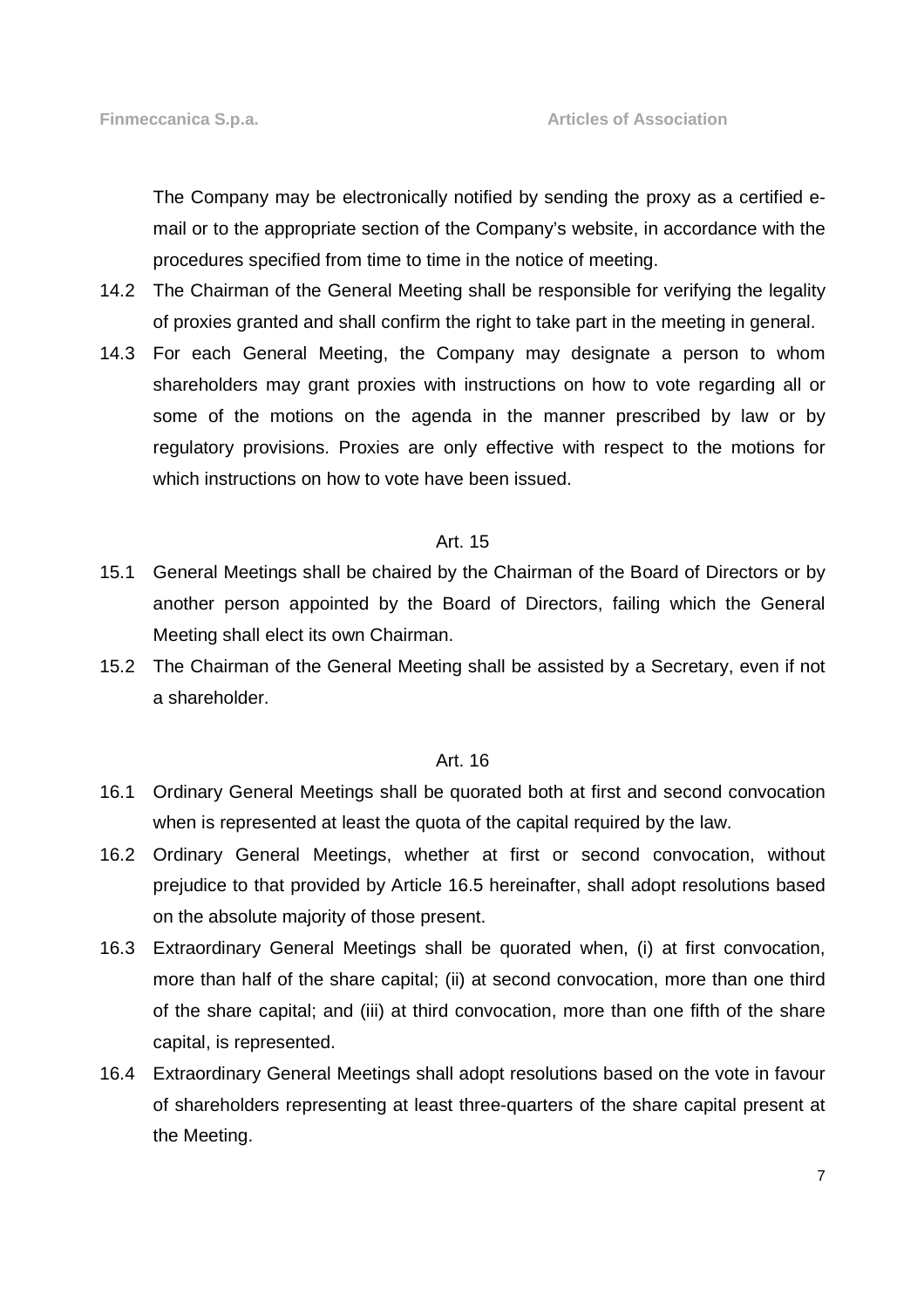- 16.5 Resolutions of Ordinary General Meetings pertaining to the matters referred to in Article 22.3 shall be adopted based on the vote in favour of at least three-quarters of the capital present at the meeting.
- 16.6 Ordinary General Meetings shall adopt resolutions not only on the matters attributed to them by law, but also on authorizations for directors to implement actions on the matter of related party transactions as per Article 2391bis of the Italian Civil Code.
- 16.7 The resolutions of the General Meeting subject to the exercise of the special powers for matters of national defence and security under Decree-law no. 21 of 15 March 2012 converted with amendments into Act no. 56 of 11 May 2012 and related implementing provisions, shall be adopted and implemented in compliance with the provisions of such regulations.

## Art. 17

- 17.1 As a rule, voting at Ordinary and Extraordinary General Meetings shall take place by show of hands. Company officers may also be elected by acclamation.
- 17.2 Resolutions of General Meetings, adopted in accordance with the law and with these Articles of Association, shall be binding on all shareholders, even those not present at the meeting or dissenting shareholders.
- 17.3 Minutes of Ordinary General Meetings shall be signed by the Chairman and by the Secretary.
- 17.4 Minutes of Extraordinary General Meetings shall be drawn up by a notary.
- 17.5 Copies of minutes certified by the Chairman or by the acting chairman and by the Secretary shall be fully enforceable also against third parties.

#### PART V

#### BOARD OF DIRECTORS

#### Art. 18

18.1 The Company shall be governed by a Board of Directors composed of no fewer than eight and no more than 12 members.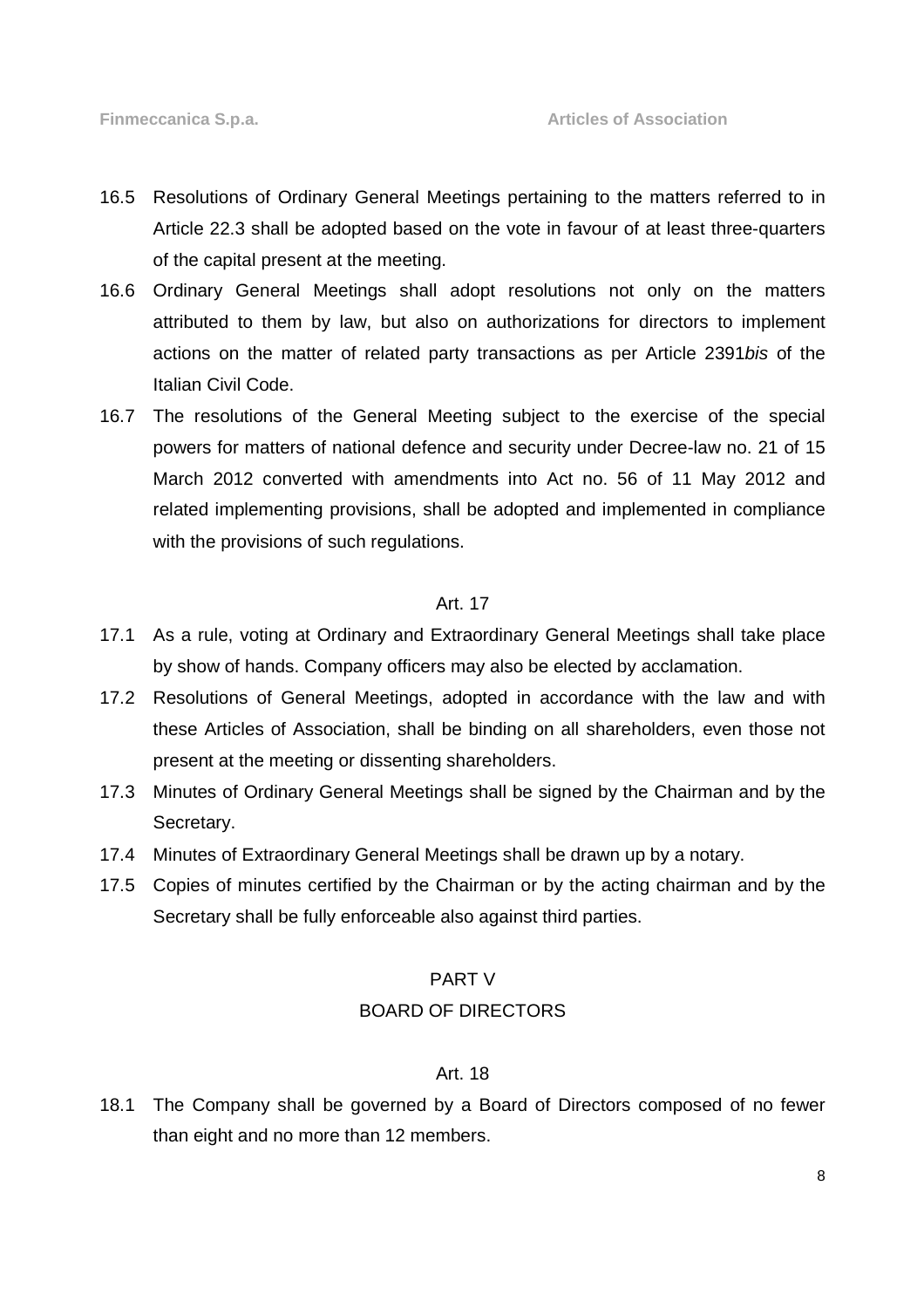From time to time, General Meetings, before proceeding with the election of the Board of Directors, shall determine the number of members within the aforesaid limits.

- 18.2 Directors shall be appointed for a period of no more than three financial years and shall be re-eligible for office in accordance with Article 2383 of the Italian Civil Code.
- 18.3 Directors shall be appointed by General Meetings based on lists submitted by shareholders and by the retiring Board of Directors in which the candidates are numbered consecutively.

 If the retiring Board of Directors submits its own list, this must be deposited at Company's registered office and published by the twenty-fifth day preceding the date of the meeting at first convocation and, published by the company at least twenty-one days before the date of the meeting, still in case of first convocation, in accordance with the procedures provided for in the relevant regulations.

 The lists submitted by shareholders must be deposited at Company's registered office by the twenty-fifth day preceding the date of the meeting at first call, and published by the Company at least twenty-one days before the date of the meeting, still in case of first call, in accordance with the procedures provided for in the relevant regulations.

 Each shareholder may submit or take part in the submission of only one list and each candidate may appear on only one list, failing which he or she shall be disqualified.

 Only those shareholders who, either alone or together with other shareholders, represent at least 1% of the shares with voting rights at Ordinary General Meetings, shall be entitled to submit lists, or such lesser number as might be provided by legal or regulatory provisions, where applicable. In order to prove possession of the number of shares necessary for the submission of lists, shareholders must deposit at Company's registered office, within the deadline provided for the publication of the lists by the Company, the relevant certificate proving that they are in possession of the number of shares represented.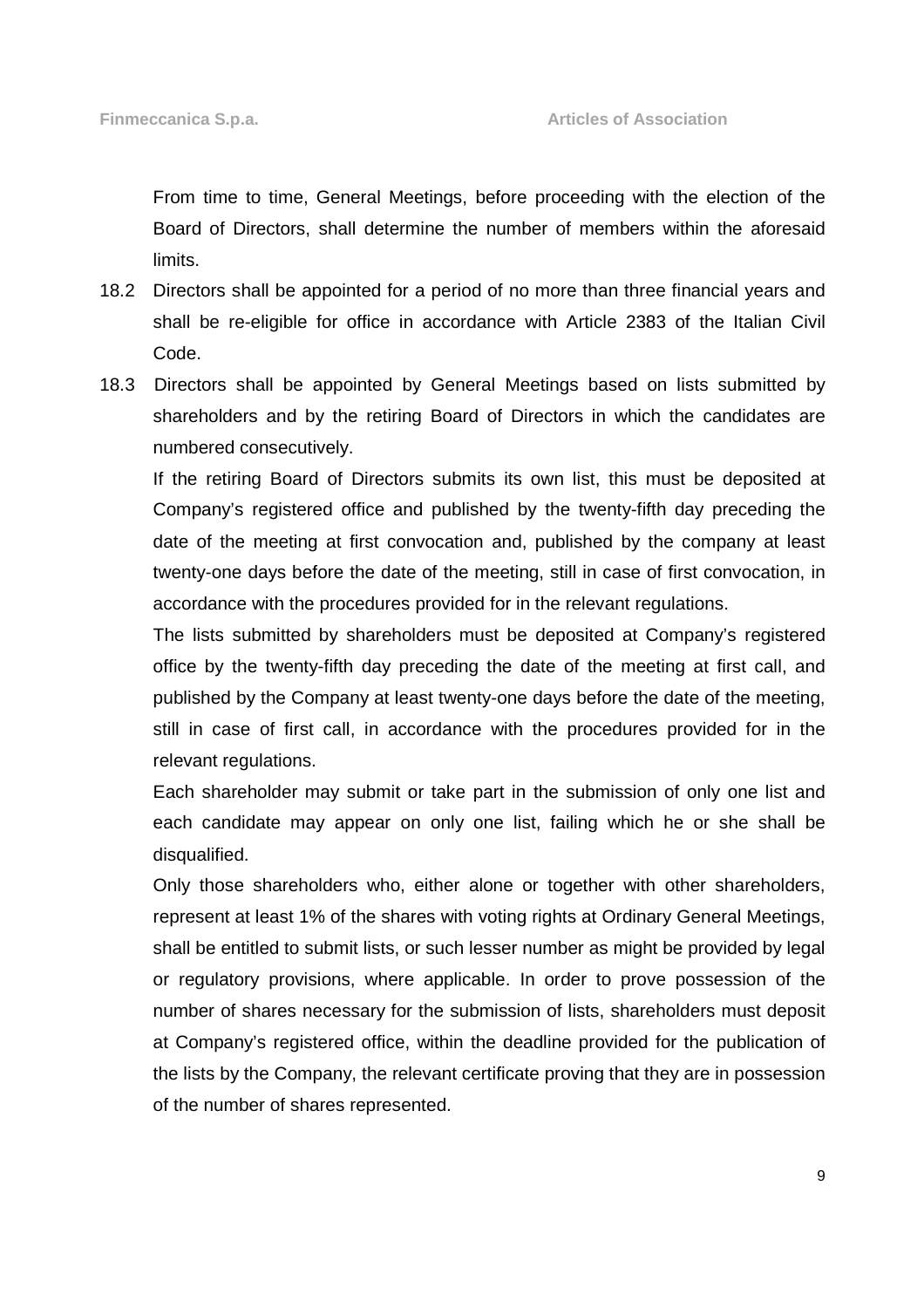At least two Directors must satisfy the independence criteria as laid down for statutory auditors by law. Candidates on the lists who satisfy the independence criteria must be expressly indicated. All candidates must also satisfy the honorableness requirements laid down by the applicable legislation.

 Lists presenting three or more candidates must also include candidates of a different gender, in accordance with the notice convening the General Meeting, to allow a constitution of the board of directors in compliance with the provisions relating to gender balance.

 Declarations must be deposited together with each list within the deadline provided for the lists, in which declaration each candidate accepts his or her candidacy and attests, under his or her own responsibility, that there are no causes of ineligibility and incompatibility and that the requirements laid down by the applicable legislation for the office in question have been met, including satisfying the independence criteria, as required by these Articles of Association.

 Directors nominated shall immediately inform the Company if they no longer satisfy the aforesaid independence criteria and honorableness requirements and if any causes of ineligibility and incompatibility have arisen.

Each person entitled to vote may only vote for one list.

Directors shall be elected as follows:

- a) two thirds of the directors to be elected shall be taken from the list that receives the most votes, according to the order in which they appear on the list, rounded down to the lower whole number where necessary;
- b) the remaining directors shall be taken from the other lists; for this purpose, the votes received by the lists shall be divided once, twice, three times and so on, according to the numbering of the directors to be elected. The ratios thus obtained shall be assigned in consecutive order to the candidates on each list, based on the order shown in the list. The ratios thus allocated to the candidates on the various lists shall be arranged in decreasing order in a single list. Those candidates who have obtained the highest ratios shall be elected.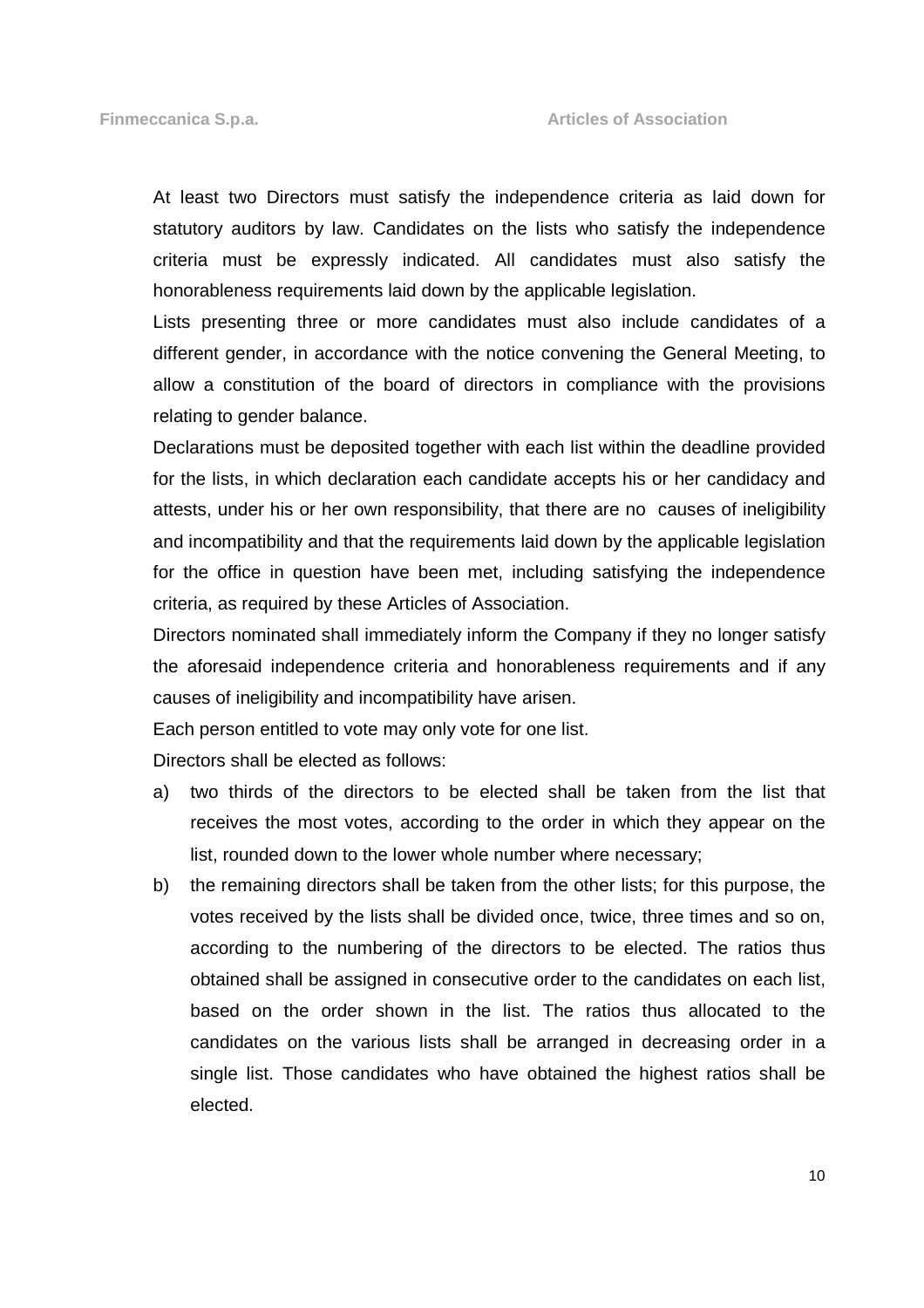If several candidates obtain the same ratio, the director shall be chosen from the list which has not yet elected a director or which has elected the fewest directors.

If none of these lists has elected a director, or if all of them have elected the same number of directors, the candidate on the list with the highest number of votes shall be elected. In case of a tied vote, where the same ratios are obtained, the entire meeting shall hold another vote and the candidate that receives the simple majority of votes shall be elected;

- c) if, following application of the aforesaid procedure, the minimum number of independent Directors required by the Articles of Association has not been appointed, the ratio of votes to be allocated to each candidate taken from the lists will be calculated by dividing the number of votes obtained for each list by the sequential order number of each of said candidates; candidates not fulfilling the requirements of independence with the lowest ratio among the candidates taken from all the lists are replaced, starting with the last, by any independent candidates appearing on the same list as the replaced candidate (following the order in which they are named). If the list in question does not contain other candidates, the above replacement will be carried out by the General Meeting based on the majorities provided by law, in accordance with what is contemplated in Article 18.4 below. If candidates on different lists have obtained the same ratio, the candidate replaced will be the one on the list from which the greater number of Directors has been taken or, at a secondary level, the candidate taken from the list which has obtained the lesser number of votes or, in the event of a tied vote, the candidate who obtains fewer votes from the General Meeting when the relevant vote is taken;
- c-bis) if application of the procedure contemplated in letters a) and b) does not allow to comply with the provisions in force regarding gender balance, the vote ratio to be allocated to each candidate on the lists will be calculated by dividing the number of votes obtained for each list by the sequential order number of each of the candidates; the candidate of the more representative gender with the lowest ratio among the candidates from all the lists is replaced – taking into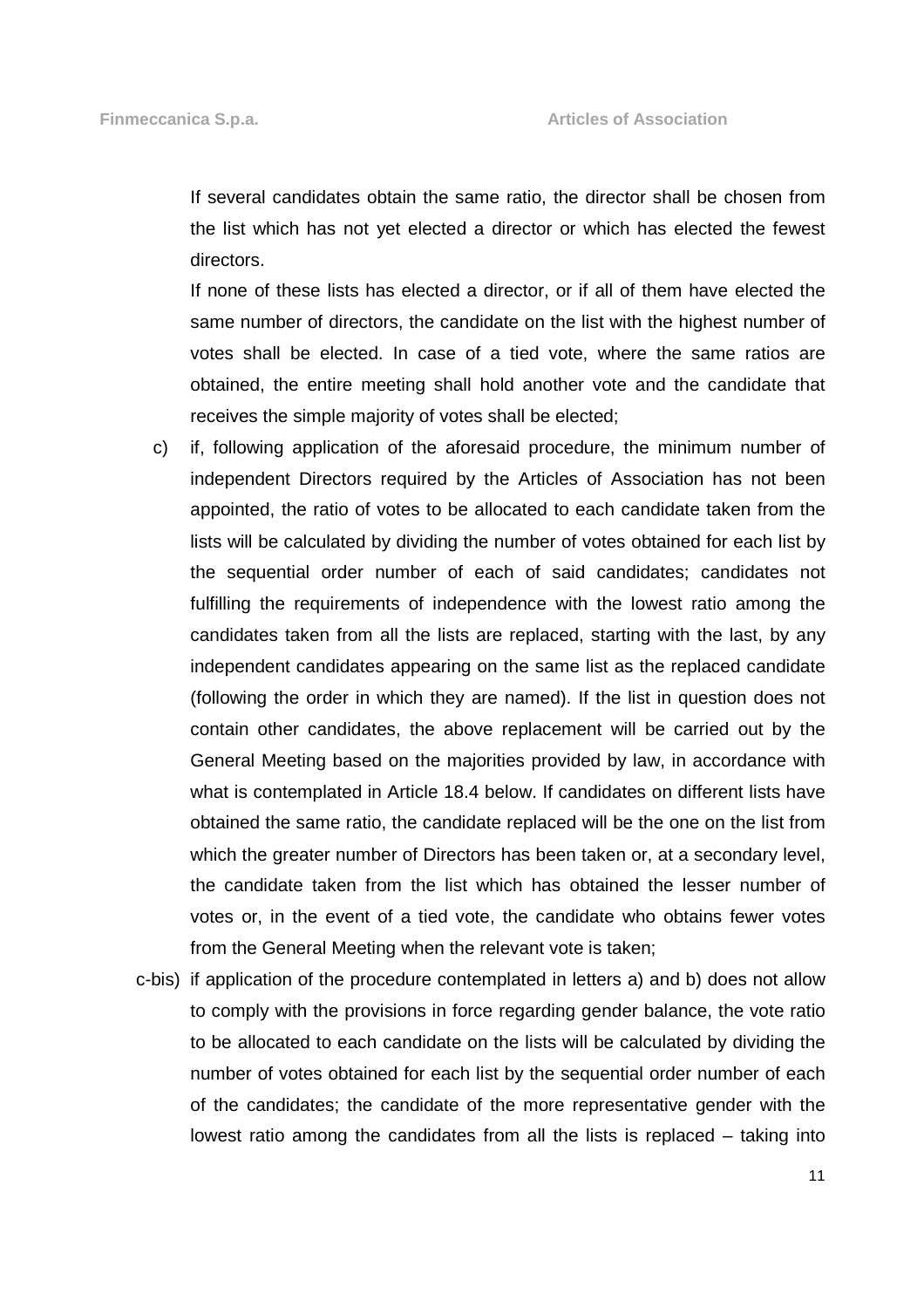account the minimum number of independent Directors – by the candidate belonging to the less representative gender that may be shown (with the next highest successive ranking) on the same list as the replaced candidate, otherwise by persons appointed in accordance with the procedure stated in Article 18.4 below. In the event that candidates from different lists have obtained the same ratio, the candidate replaced will be the one on the list from which the greater number of Directors has been taken or, at a secondary level, the candidate taken from the list that has obtained the fewer number of votes or, in the event of a tied vote, the candidate who has obtained fewer votes from the General Meeting when the relevant vote is taken.

- 18.4 For directors not appointed in accordance with the procedures described above, for any reason, the meeting shall adopt a resolution based on the majorities provided by law so as to ensure the presence of the minimum number of independent directors required by law and Articles of Association, as well as compliance with the provisions in force with regard to gender balance. If during the mandate one or more directors should be absent, the procedure laid down by Article 2386 of the Italian Civil Code shall be adopted. To replace directors who have left office, the meeting shall adopt resolutions based on the majorities provided by law by selecting replacements from the same list as that to which the departed directors belonged, provided that candidates not previously elected remain on this list. The Board of Directors shall proceed with the replacement pursuant to Article 2386 of the Italian Civil Code by selecting replacements based on the same criteria as set out in the preceding subparagraph so as to ensure the presence of the minimum number of independent directors required by law and Articles of Association, as well as compliance with the provisions in force with regard to gender balance, at the next suitable meeting after the withdrawal from office is announced.
- 18.5 If the number of the members of the Board of Directors should be reduced for any reason whatsoever by one third, the entire Board shall be considered revoked and a General Meeting shall be convened to appoint new directors in accordance with the procedure referred to in this Article 18.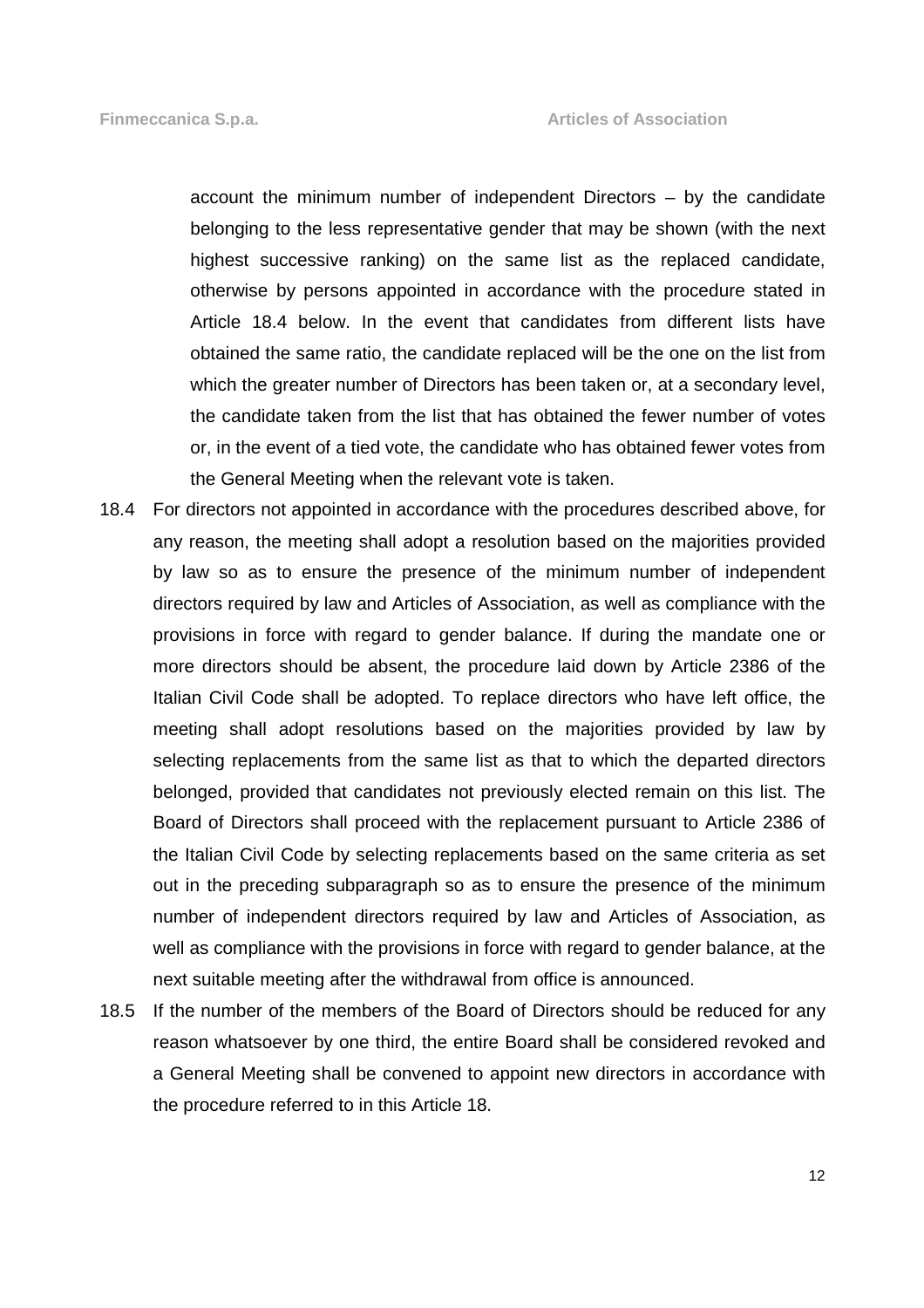18.6 The General Meeting may change the number of members of the Board of Directors, even while they are in office, provided that the number of members remains within the limit set out in the first paragraph of Article 18. Appointments shall be made in accordance with this Article. Directors thus appointed shall remain in office until the term of office of existing directors expires.

#### Art. 19

- 19.1 If the General Meeting has not already done so, the Board of Directors shall elect one of its members as Chairman. It may also elect a Deputy Chairman, who shall act in the place and stead of the Chairman in case of his absence or impediment.
- 19.2 The Board shall appoint a Secretary, even if not a member of the Company.

## Art. 20

- 20.1 The Board of Directors shall meet at the venue indicated in the notice of meeting, at Company's registered office or elsewhere, whenever the Chairman, or his/her replacement pursuant to Article 19 of the Articles of Association, considers it necessary, or whenever this is requested in writing by the majority of its members or by the Board of Statutory Auditors.
- 20.2 As a rule, convocation shall take place at least three clear days before the date scheduled for the meeting. In an emergency, this period may be reduced.
- 20.3 Meetings of the Board of Directors may take place by teleconference or by videoconference, provided that all participants can be identified and are able to follow the discussion and take part simultaneously in the discussion of meeting business and view documents in real time. Provided that these requirements have been met, the meeting of the Board of Directors shall be deemed to take place wherever the Chairman and Secretary are located, in order for the minutes to be drafted and signed.

#### Art. 21

21.1 Meetings of the Board of Directors shall be chaired by the Chairman or, in case of his absence, by the Deputy Chairman. In case of the Deputy Chairman's absence,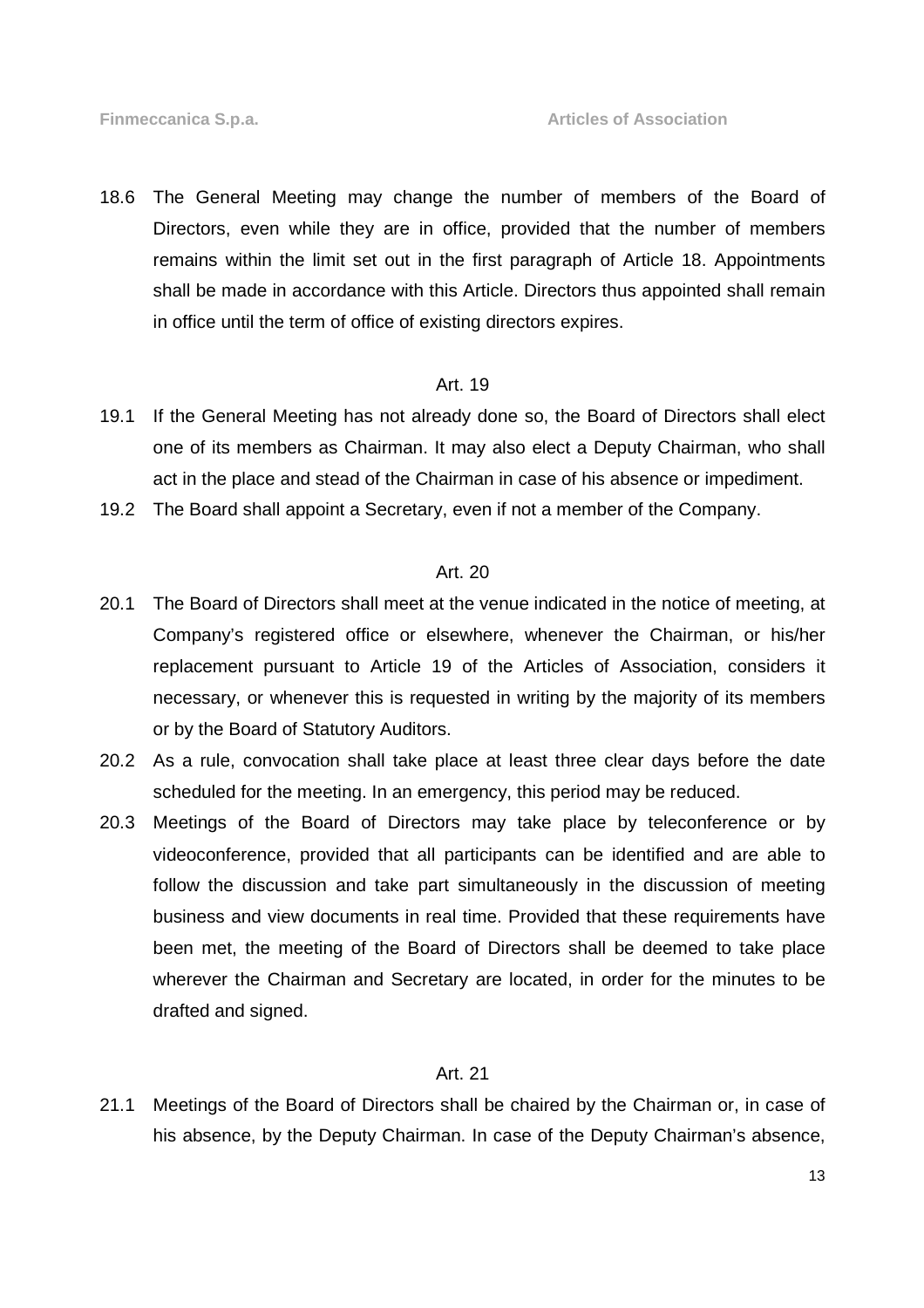the meeting shall be chaired by the most senior director in age having a voting right.

## Art. 22

- 22.1 For meetings of the Board of Directors to be valid, the majority of its members in office must be present.
- 22.2 Without prejudice to the provisions of Article 22.3 hereinafter, resolutions shall be adopted based on the majority vote of those present; in case of a tied vote, the person chairing the meeting shall have the deciding vote.
- 22.3 Notwithstanding the provisions of the preceding paragraph, resolutions concerning the strategic topics listed below shall be validly adopted with the vote in favour of 7/10 of directors in office appointed. Where this ratio is a fraction, it shall be rounded down to the next whole number.
	- (i) proposals to place the Company in voluntary liquidation;
	- (ii) the approval of plans for the merger or demerger of the Company;
	- (iii) proposals to modify any clause of the Articles of Association or to adopt new Articles of Association;
	- (iv) the sale, transfer, leasing, usufruct or any other disposition, as part of joint ventures or otherwise, or the placing of constraints on the business or parts of the business pertaining to defence-related activities;
	- (iv) the sale, transfer, licensing or any other disposition, as part of joint ventures or otherwise, or the placing of constraints on technology, manufacturing processes, know-how, patents, industrial plans and any other creative works in any way pertaining to defence-related activities;
	- (vi) the relocation outside Italy of research and development pertaining to defence-related activities;
	- (iv) the sale, transfer, usufruct, pledging or any other disposition, as part of joint ventures or otherwise, or the placing of constraints on shareholdings in controlled undertakings, affiliates or subsidiaries (the concepts of control and affiliation shall be taken within the meaning of Article 2359 of the Italian Civil Code) involved in defence-related activities;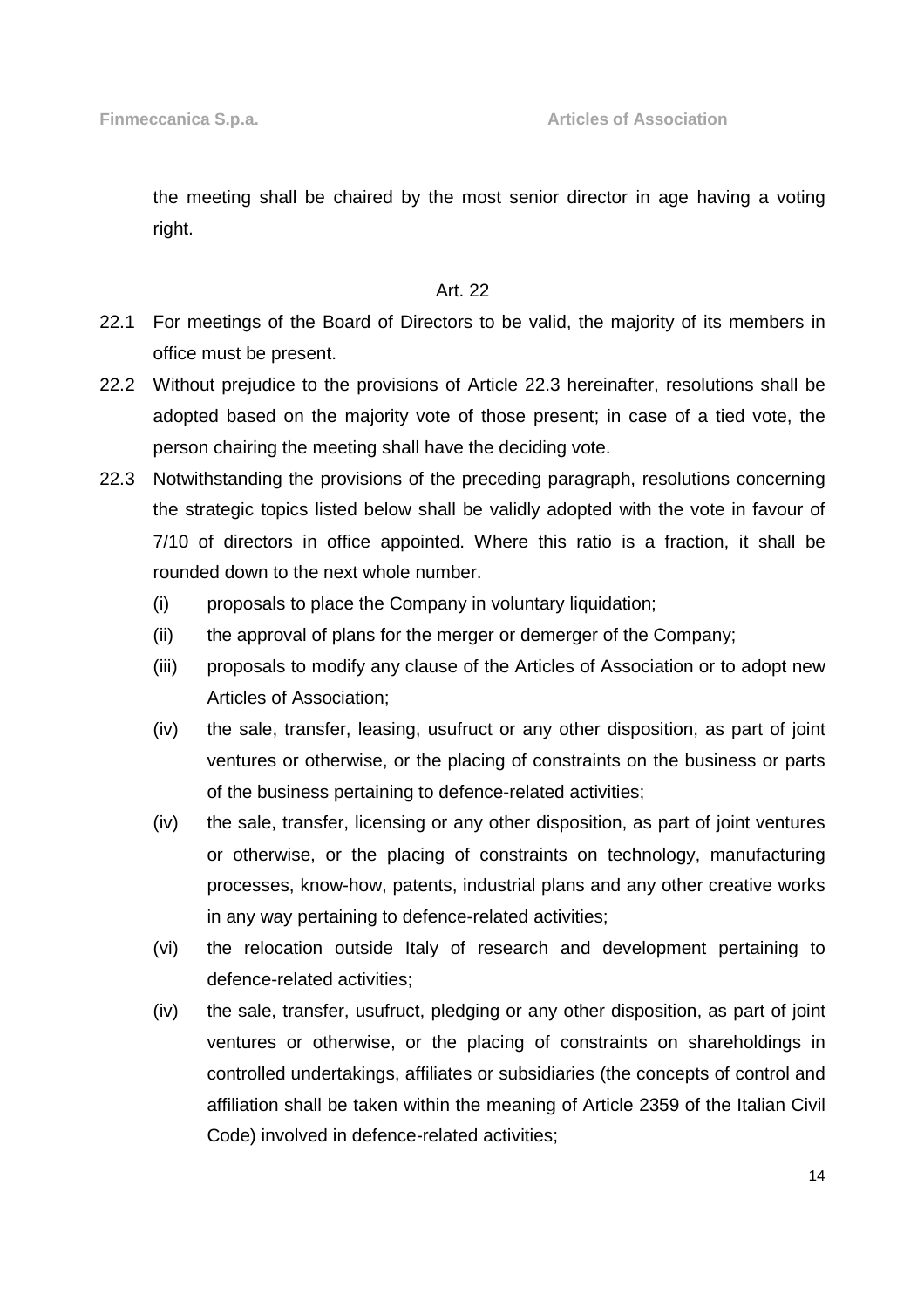- (viii) notification from the issuer relating to public offers for acquisition or exchange pursuant to Article 39 of Resolution no. 11971 of 14 May 1999;
- (ix) votes to be cast on the subjects referred to in the present article at general meetings of controlled undertakings, affiliates or subsidiaries (the concepts of control and affiliation shall be taken within the meaning of Article 2359 of the Italian Civil Code) involved in defence-related activities.

The powers of the Board of Directors in respect of the aforesaid matters may not be delegated pursuant to Article 25 of the Articles of Association nor pursuant to Article 2381 of the Italian Civil Code.

22.4 The resolutions of the Board of Directors subject to the exercise of the special powers for matters of national defence and security under Decree-law no. 21 of 15 March 2012 converted with amendments into Act no. 56 of 11 May 2012 and related implementing provisions, shall be adopted and implemented in compliance with the provisions of such regulations.

#### Art. 23

- 23.1 Resolutions of the Board of Directors shall be recorded in minutes which, transferred into a special statutory minute book, shall be signed by the Chairman of the meeting and by the Secretary.
- 23.2 Copies of minutes shall be authentic if signed by the Chairman, or by the acting chairman, and countersigned by Secretary.

## Art. 24

24.1 The Board of Directors is vested with the broadest powers for the ordinary and extraordinary administration of the Company; in particular, it may perform any act that it considers appropriate in order to carry out and attain the corporate purpose, except for those acts reserved by law or by the Articles of Association for the General Meeting.

The Board of Directors also has the power to adopt resolutions on:

- a) the merger or demerger of the Company in the cases provided by law;
- b) the creation or closure of secondary establishments;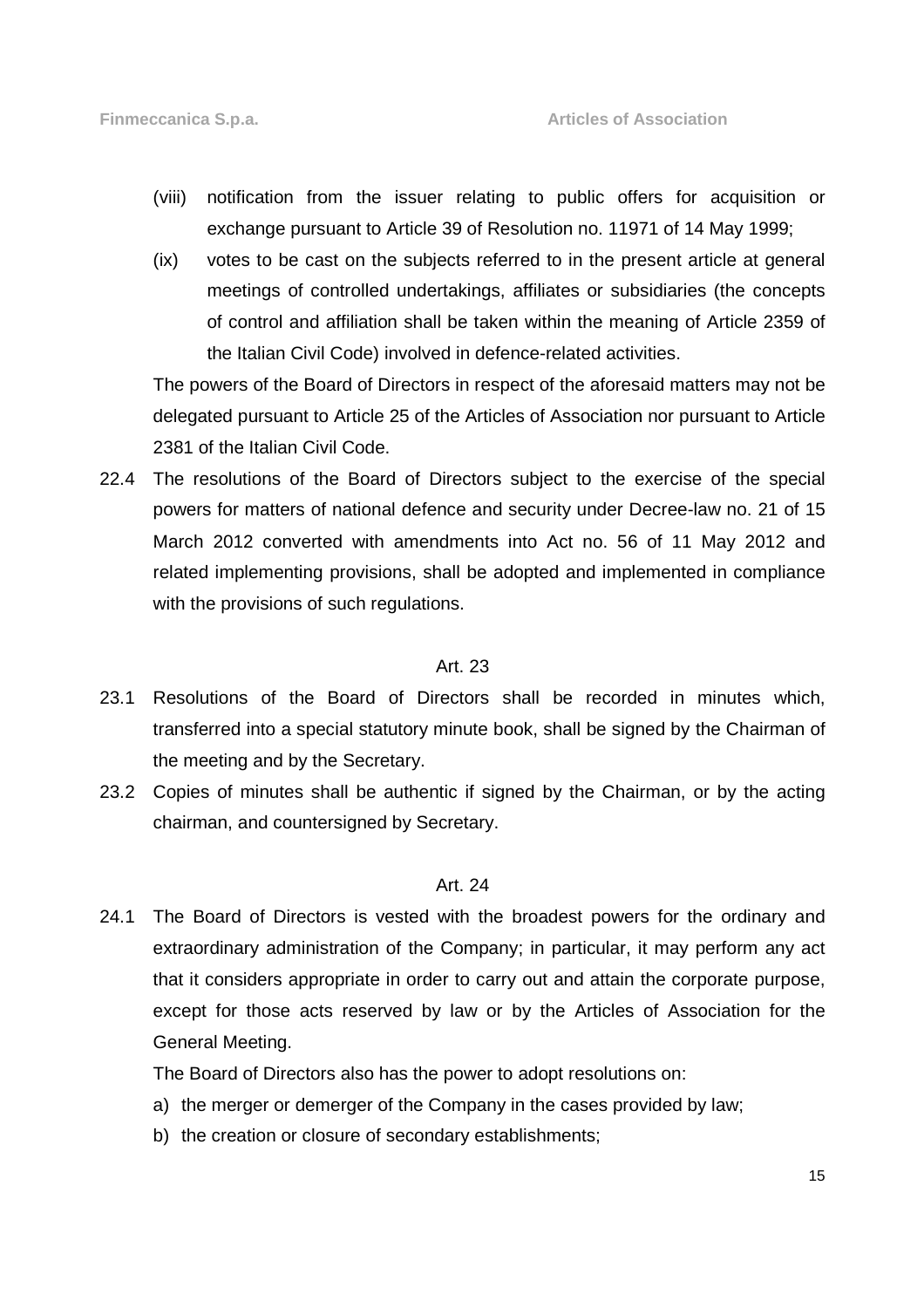- c) the reduction in share capital in the event of the withdrawal of one or more shareholders;
- d) the adaptation of the Articles of Association to legislative changes;
- e) the relocation of the Company's registered office within the national territory.

The Board of Directors, pursuant to the legal and regulatory provisions applicable from time to time, shall adopt procedures that ensure the transparency and substantive and procedural correctness of related party transactions as per Article 2391bis of the Italian Civil Code. The procedures may provide for (i) the approval by the Board of Directors of the most significant related party transactions despite the contrary advice or advice with qualifications of the Committee for related- party transactions, provided that their performance is authorized by the Shareholders' Meeting; (ii) the inapplicability of the same procedures with regard to urgent transactions if these do not fall within the remit of the Shareholders' Meeting or do not have to be authorized by it.

24.2 The competent bodies shall report back to the Board of Directors and Board of Statutory Auditors in a timely fashion – or, in the absence of such bodies, the directors shall report back to the Board of Statutory Auditors in a timely fashion – on the work carried out, the general performance and outlook and on material economic, financial and equity-related operations or key features thereof carried out by the Company and by controlled undertakings; in particular, they shall report back on operations in which the directors may represent an interest in their own name or on behalf of third parties.

Reports may be given at Board meetings or in writing.

Reports shall be given promptly and in any case no less than once a quarter.

#### Art. 25

25.1 Without prejudice to the provisions of Article 22.3 of these Articles of Association, the Board of Directors may delegate, within the bounds of Article 2381 of the Italian Civil Code, its powers to an Executive Committee composed of the Chairman and no more than four other directors. The Board of Directors shall determine the scope of the powers thus delegated.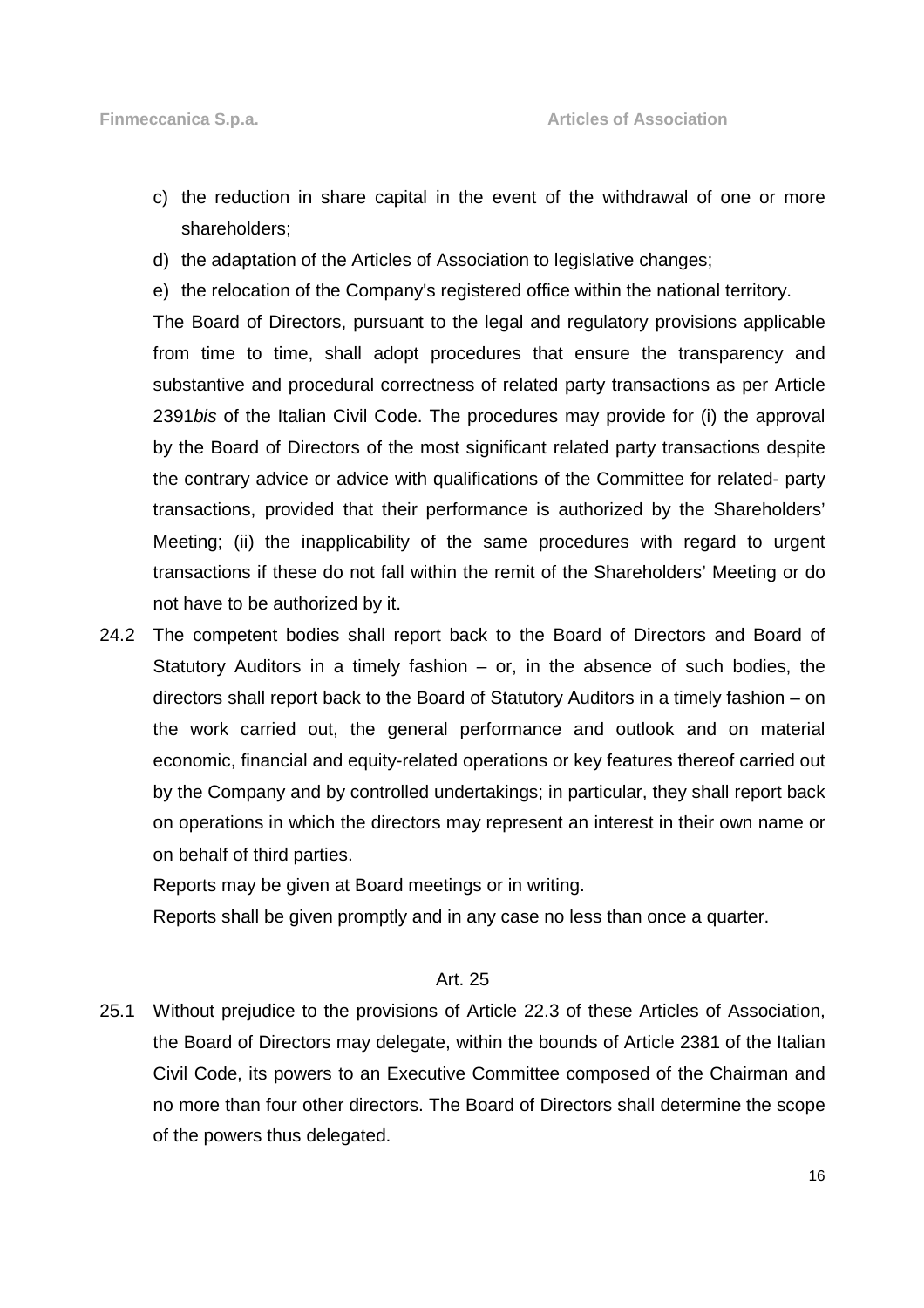Meetings of the Executive Committee may take place by teleconference or videoconference in accordance with the procedures laid down by Article 20.3.

- 25.2 Without prejudice to the provisions of Article 22.3 of these Articles of Association, the Board may, within the bounds of Article 2381 of the Italian Civil Code, delegate some of its powers and responsibilities to the Chairman and/or to its other members and appoint a General Manager.
- 25.3 The Board of Directors may appoint a Chief Operating Officer, in which case it shall determine the duties and emoluments thereof.
- 25.4 The Board of Directors shall appoint a Manager responsible for preparing the company's accounting documents, subject to the mandatory opinion of the Board of Statutory Auditors.

 The term of office of the Manager responsible for preparing the company's accounting documents shall expire together with that of the Board of Directors that appointed him/her. Prior to such time, the Board of Directors may dismiss said Manager on fair grounds once the opinion of the Board of Statutory Auditors has been acquired.

- 25.5 The Manager responsible for preparing the company's accounting documents and records shall be chosen among persons who have been involved, for at least three years, in:
	- a) administration or control or management activities for any company listed on a stock exchange market in Italy or in another Member State of the European Union or another OECD country, with share capital not less than EUR 2 million, or
	- b) statutory audits of accounts for the companies indicated in subparagraph a), or
	- c) financial or accounting matters on a professional basis or as a permanent member of an university teaching staff, or
	- d) management of public or private bodies with authority in the financial, accounting or control sector,

and the same must satisfy the honorableness requirements laid down for directors. The circumstance that the Manager responsible for preparing the company's accounting documents and records no longer satisfies such requirements, or a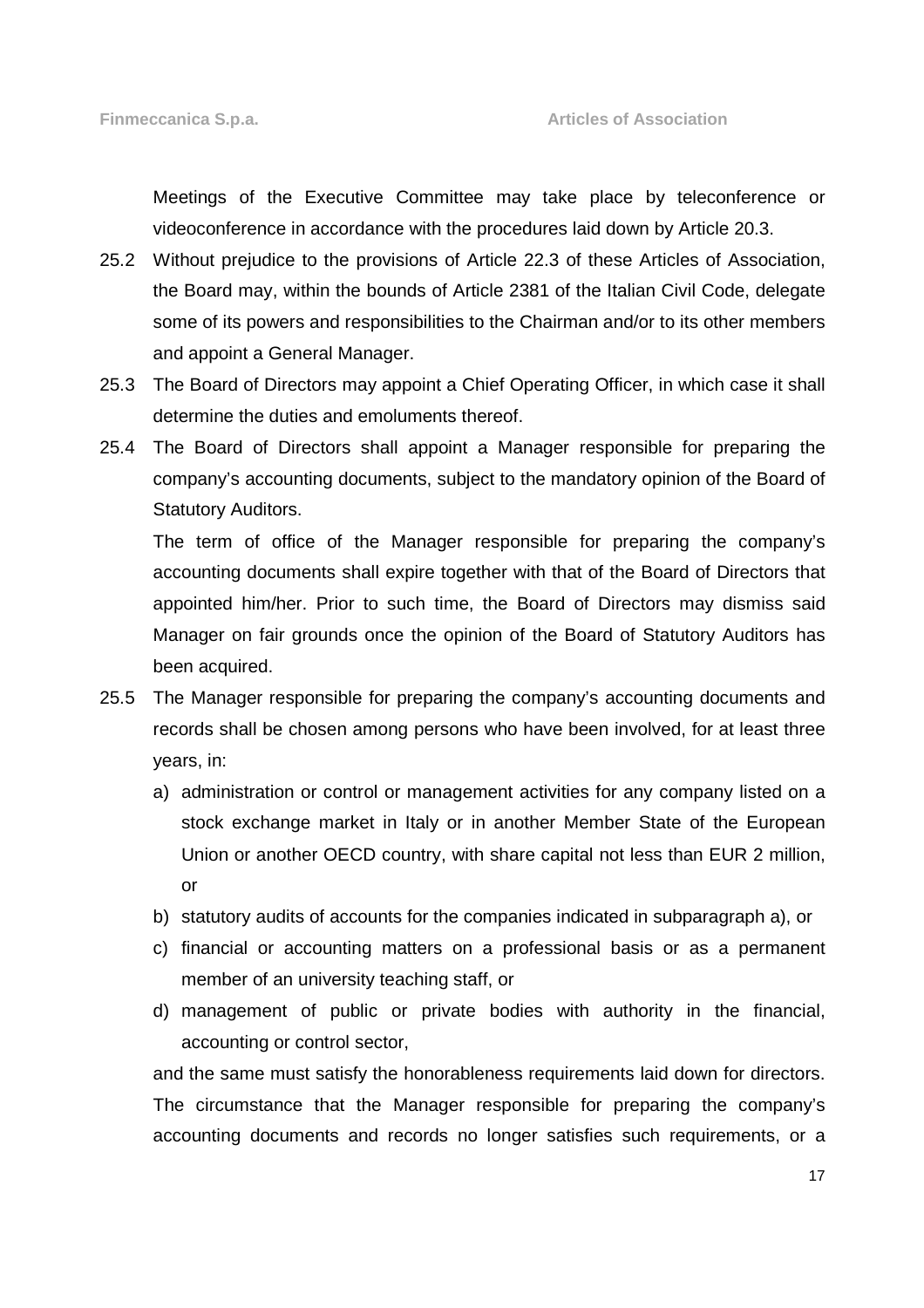change in his or her position, causes his or her forfeiture, to be officially declared by the Board of Directors within 30 days from being aware that the same no longer satisfies such honorableness requirements or from the occurrence of such change.

#### Art. 26

- 26.1 The Chairman, or acting chairman pursuant to Article 19 of these Articles of Association, shall be responsible for legally representing the Company before any judicial or administrative authority and third parties and shall hold the signing authority for the Company.
- 26.2 Said representation and signing authority shall also belong, within the bounds of the powers conferred, to the Chief Executive Officer, if appointed, and to persons duly authorised by the Board of Directors by resolutions published in accordance with the law and within the bounds of the resolutions themselves.

#### Art. 27

27.1 Members of the Board of Directors shall be entitled to a refund of expenses incurred in connection with their office and to emoluments to be determined by resolution of the Ordinary General Meeting of the Shareholders. Said resolution, once taken, shall remain valid for subsequent financial years until otherwise determined by the General Meeting.

#### PART VI

#### BOARD OF STATUTORY AUDITORS

#### Art. 28

28.1 The General Meeting shall elect a Board of Statutory Auditors, composed of five Regular Statutory Auditors, and shall determine their emoluments. The General Meeting shall also elect two Alternate Statutory Auditors. At least two of the Regular Statutory Auditors and at least one of the Alternative Statutory Auditors shall be selected from among those listed in the official Register of legal auditors who have performed statutory audits of accounts for a period of no less than three years;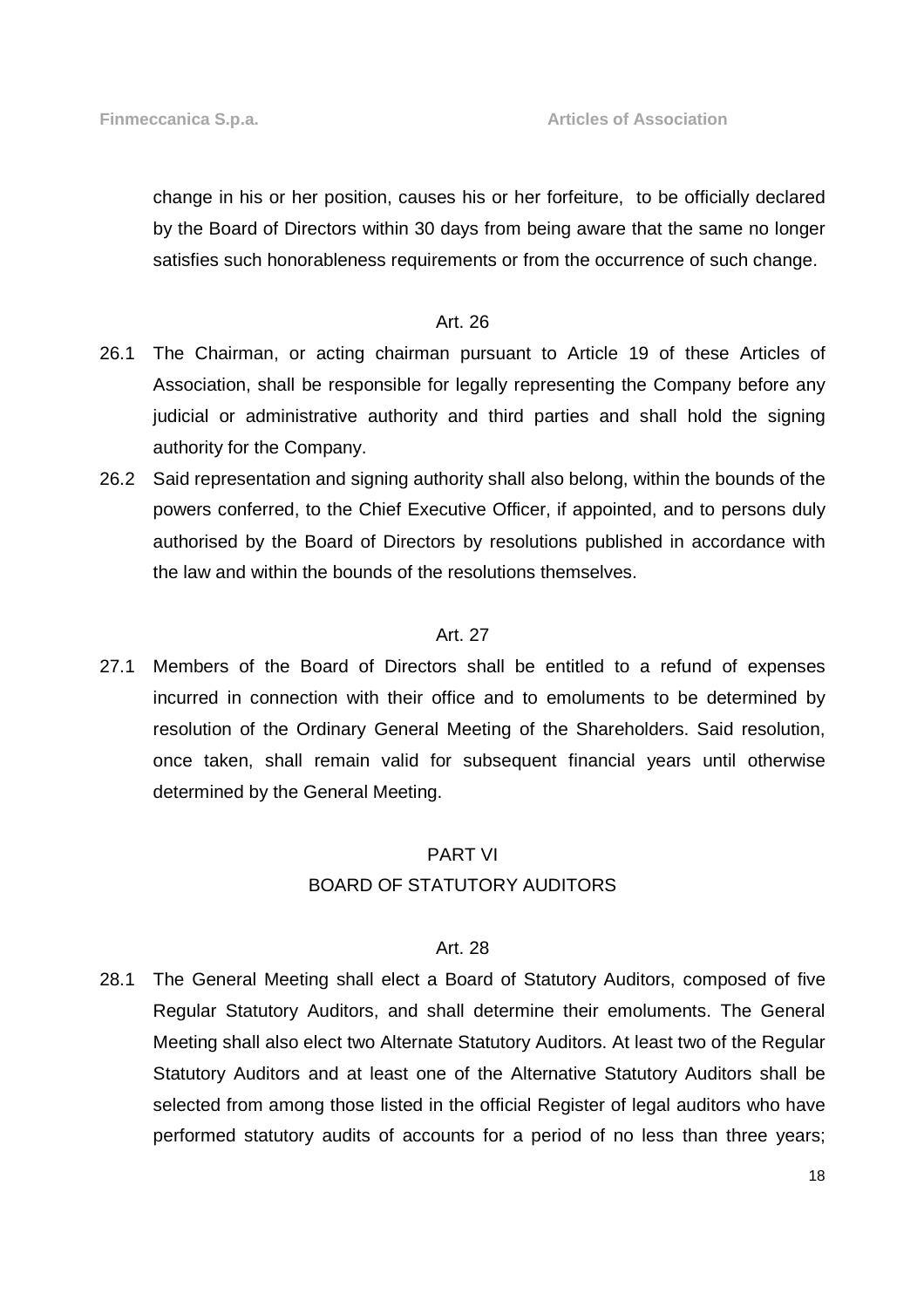Auditors who do not fulfil these criteria shall be selected from among those who have at least three years' experience in the following areas:

- a) administration or control or management tasks in capital companies that have share capital of no less than EUR 2,000,000, or
- b) professional activities or university teaching in legal, economic, financial or techno-scientific fields, strictly connected to the Company's business activities, or
- c) management of public bodies or public administrations operating in the credit, financial and insurance sectors or in sectors strictly connected to the Company's,

 strictly connected fields or sectors being understood to mean those that are functional to the performance of the activities listed in Article 4 hereinbefore.

- 28.2 Retiring Auditors shall be re-eligible for office.
- 28.3 The appointment of the Board of Statutory Auditors shall take place based on lists submitted by shareholders in accordance with the procedures referred to below, so that two regular members and one alternate member are elected by the minority. Each list, in which candidates shall appear in consecutive order, shall be divided into two sub-lists: one for candidates to be elected to the office of Regular Statutory Auditor and the other for candidates to be elected to the office of Alternate Statutory Auditor. At least the first candidate in each sub-list must be entered in the official Register of legal auditors and must have been performing statutory audits of accounts for a period of no less than three years.

 The lists that, taking into account both subsidiary lists, present three or more candidates must include – on the subsidiary list of Regular Statutory Auditors – candidates of a different gender, in accordance with the provisions of the notice convening the General Meeting, in order to allow the constitution of the board of directors in compliance with the provisions relating to gender balance. If the subsidiary list of alternate auditors of said lists names two candidates, these must belong to different genders.

 Only those shareholders who, either individually or jointly with other shareholders, collectively hold at least 1% of the share capital with voting rights at Ordinary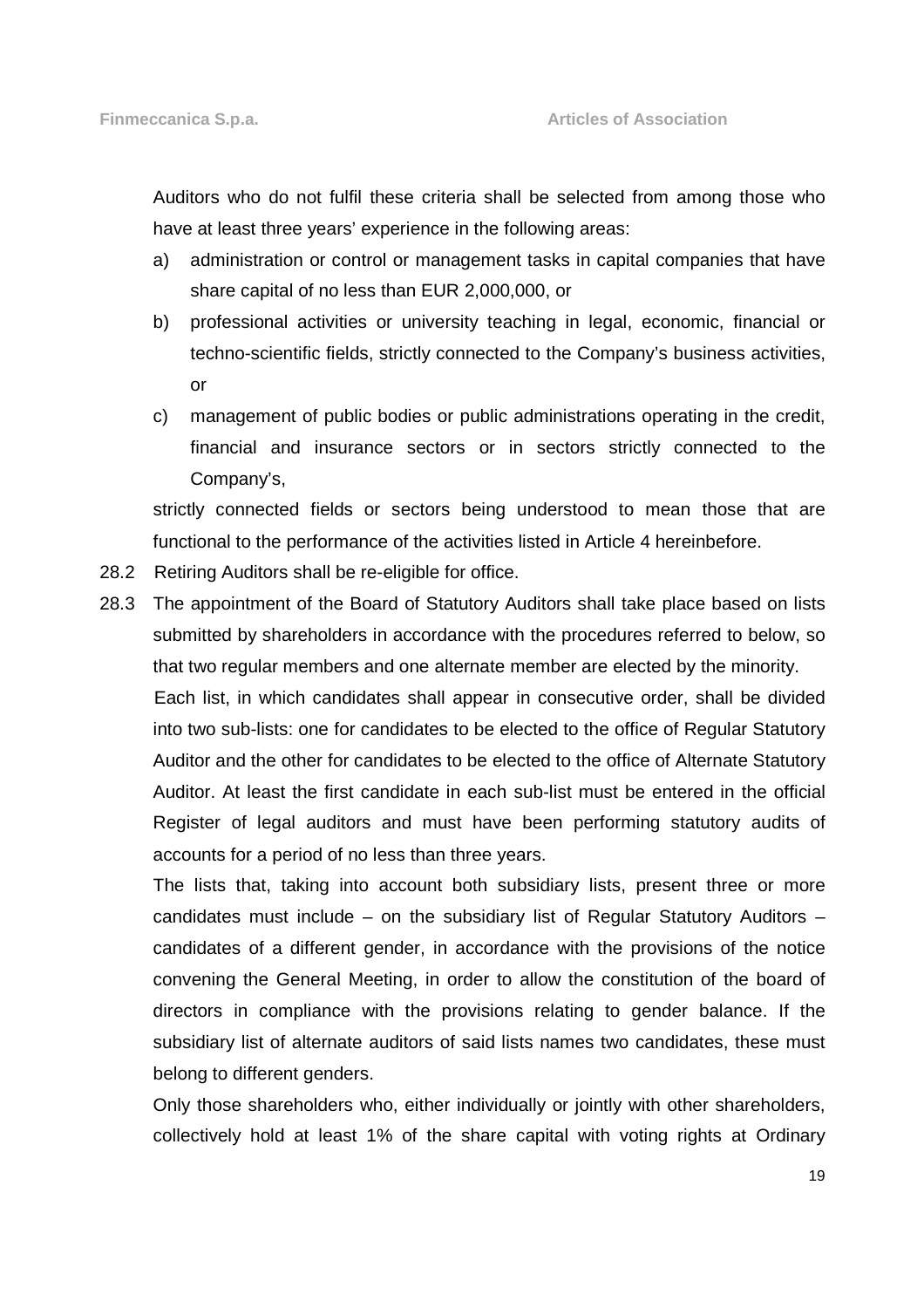General Meetings shall be entitled to submit lists, or such lesser number as might be provided by legal or regulatory provisions, where applicable.

 Each shareholder may submit or take part in the submission of only one list and each candidate may appear on only one list, failing which he or she shall be disqualified.

 The lists, signed by the shareholder or shareholders who submit them, must be deposited at the Company's head office by the twenty-fifth day preceding the date of the meeting at first convocation and, published at least twenty-one days prior to the meeting, still in case of first convocation, in accordance with the procedures provided for in the corresponding regulations.

 Declarations must also be deposited with each list within the term provided for the of the aforementioned lists, in which each candidate accepts his or her candidacy and attests, under his or her own personal responsibility, that there are no causes of ineligibility and incompatibility, and that the prescribed requirements for the appointment have been met.

 Without prejudice to the causes of ineligibility and incompatibility provided by law, auditors may not be appointed, and if elected shall be dismissed from office upon the applicable legislation, if they hold the office of regular statutory auditor in five Italian issuers or if they hold in other companies tasks of administration and control exceeding the required limit provided by the same legislation.

Each person eligible to vote may only vote for one list.

 In order to prove possession of the number of shares necessary for the submission of lists, shareholders must deposit at Company's registered office, within the term provided for the publication of the lists by the Company, a copy of the certificate proving the possession of the number of shares represented.

Members of the Board of Statutory Auditors shall be elected as follows:

 a) three Regular Statutory Auditors and one Alternate Statutory Auditor shall be taken from the list that receives the majority of votes cast, in the order in which they appear on the list;

 b) two Regular Statutory Auditors and one Alternate Statutory Auditor shall be taken from the minority lists; for this purpose, the votes received by these lists shall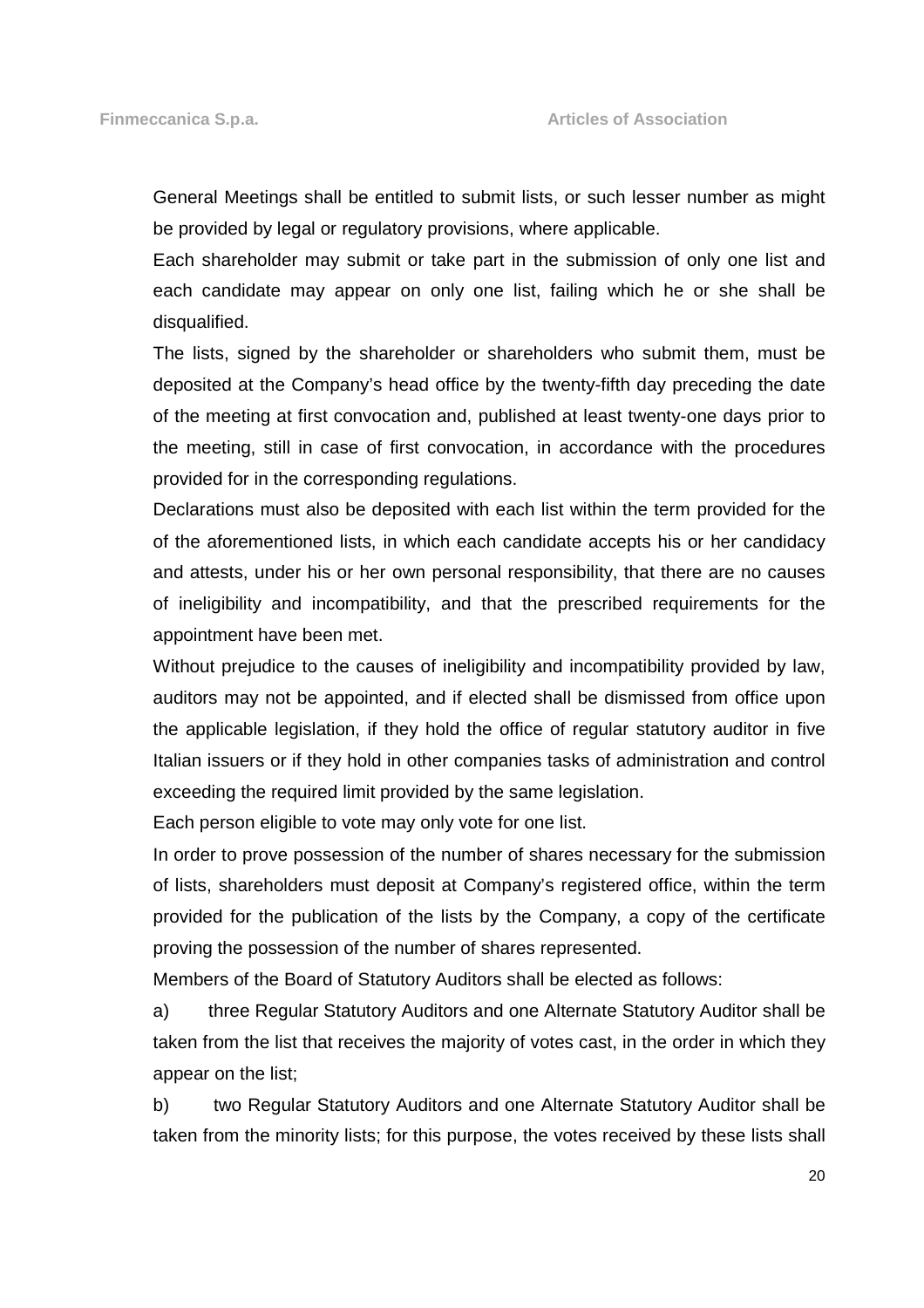be divided once and then twice, according to the consecutive numbering of the candidates on the list.

 The ratios thus obtained shall be assigned in consecutive order to the candidates on each of these lists, based on the order shown in the list. The ratios thus allocated to the candidates on the various lists shall be arranged in decreasing order on a single list. Those candidates with the highest ratios shall be elected. If several candidates have obtained the same ratio, the candidate shall be selected from the list which has not yet elected a Regulatory Statutory Auditor.

 In case of a tied vote, where candidates have received the same ratios, the entire meeting shall hold another vote, the candidate with the majority of votes being elected.

 The Chairman of the Board of Statutory Auditors shall be appointed by the General Meeting from among those Auditors elected by the minority. Should the Chairman of the Board of Statutory Auditors leave office, his or her replacement shall be the most senior Statutory Auditor in age from among those elected by the minority, until the next General Meeting, which must appoint the Chairman from among the Auditors elected by the minority.

 If application of the above procedure does not allow to comply with the provisions in force in terms of gender balance, the vote ratio to be allocated to each candidate taken from the subsidiary lists of Regular Statutory Auditors on the different lists will be calculated by dividing the number of votes obtained by each list by the number of votes obtained by each list for the sequential number of each of said candidates; the candidate of the more representative gender with the lowest ratio among the candidates from all the lists is replaced by the candidate belonging to the less representative gender that may be shown (with the next highest successive ranking) on the same subsidiary list of Regular Statutory Auditors as the replaced candidate, or at a secondary level, on the subsidiary list of alternate auditors on the same list as the replaced candidate (who will then take the position of the alternate candidate he replaces), otherwise, where this would not constitute compliance with the provisions relating to gender balance, he is replaced by persons appointed in accordance with the procedure defined in Article 28.3-bis below.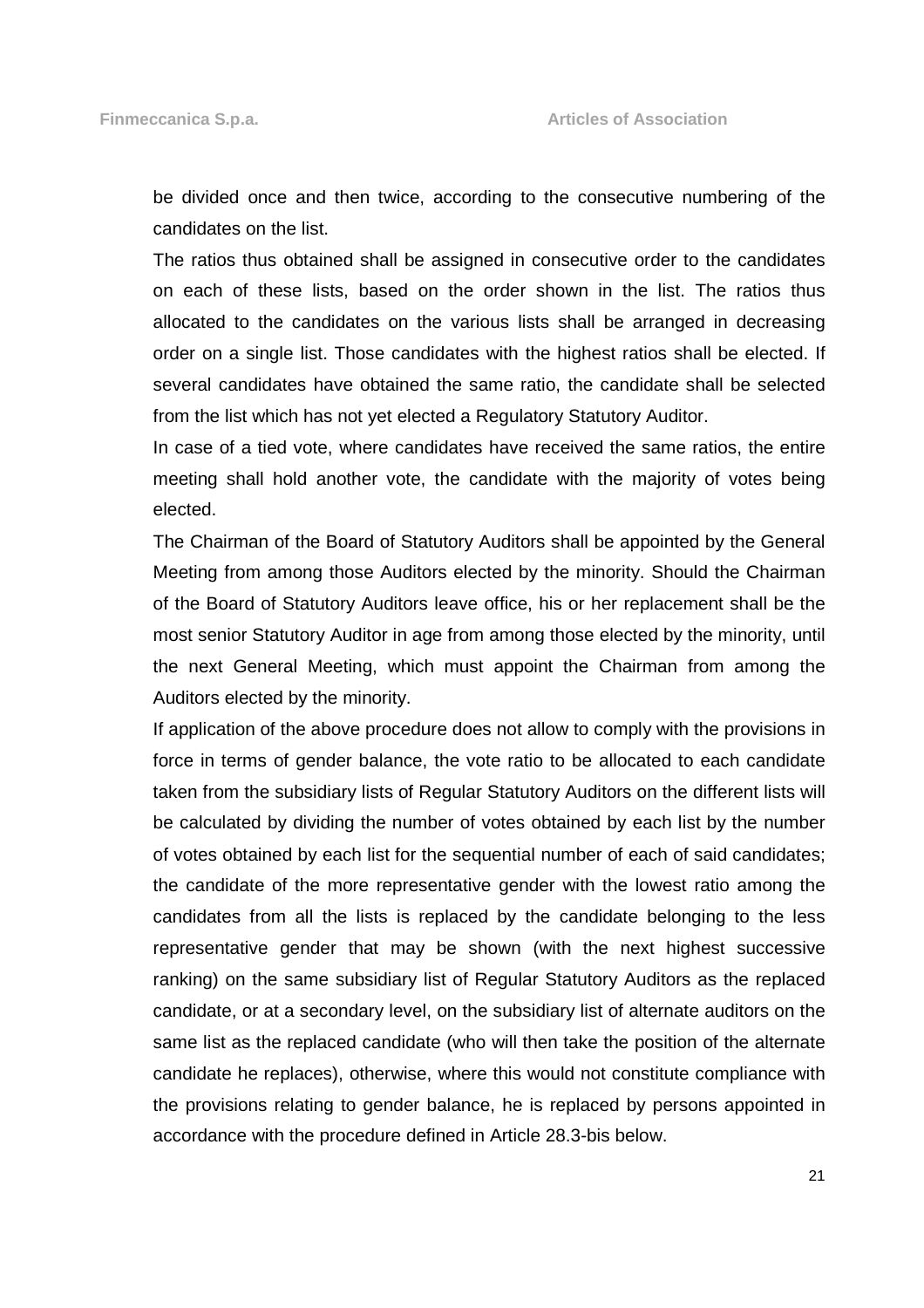In cases where candidates on different lists have obtained the same ratio, the replaced candidate will be the candidate on the list from which the greater number of Auditors has been taken or, at a subsidiary level, the candidate taken from the list that has obtained the fewer number of votes or, if there is a tied vote, the candidate who obtains fewer votes when the General Meeting takes the relevant vote.

 If an Auditor elected by majority vote is replaced, he or she shall be replaced by the Alternate Statutory Auditor elected by the same majority while, if an Auditor elected by the minority is replaced, he or she shall be replaced by the Alternate Statutory Auditor elected by that minority, in order to ensure compliance with the provisions in force with regard to gender balance. If the replacement does not allow to comply with the provisions in force with regard to gender balance, the General Meeting must be convened as soon as practicable to ensure the compliance with said provisions.

 In accordance with Article 2401 of the Italian Civil Code, additional members shall be appointed to the Board of Statutory Auditors by the General Meeting based on the majorities provided by law from those candidates on the same list as the Auditor who has left office, and so as to ensure compliance with the provisions in force with regard to gender balance.

- 28.3bis If for any reason whatsoever the appointment of one or more Regular Statutory Auditors or Alternate Statutory Auditors or additional members of the Board of Statutory Auditors cannot take place in accordance with that provided by the present article, the General Meeting shall adopt a resolution, in compliance with the majorities provided by the law, in accordance with the minority representation's principle and so as to ensure compliance with the provisions in force regarding gender balance.
- 28.4 Meetings of the Board of Statutory Auditors may take place by teleconference or by videoconference, on the condition that all participants can be identified and are able to follow the discussion and take part simultaneously in the discussion of meeting business and view documents in real time.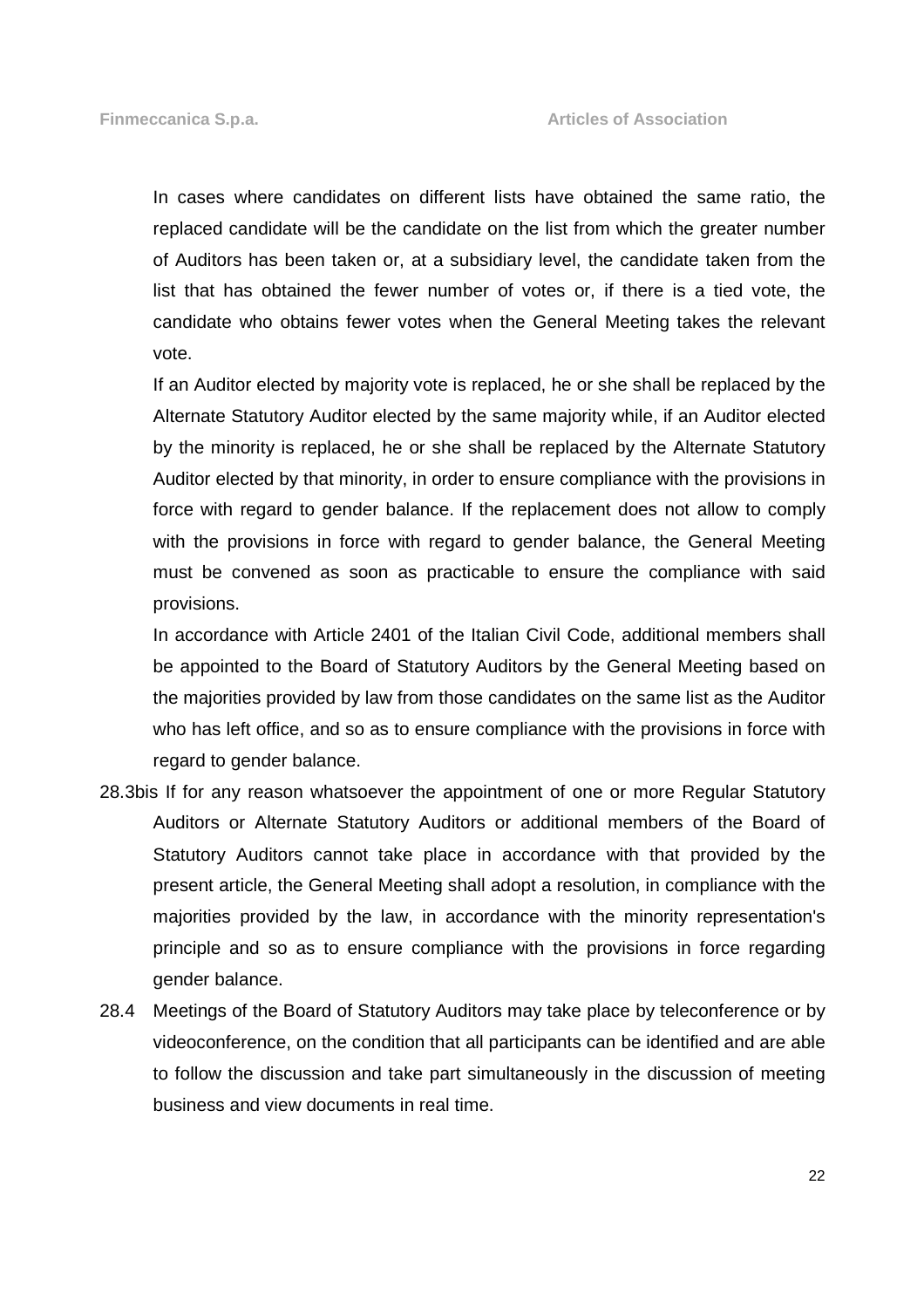Provided these requirements have been met, the meeting of the Board of Statutory Auditors is considered to take place wherever the person chairing the meeting is located.

## PART VII

## FINANCIAL STATEMENTS AND PROFIT

#### Art. 29

- 29.1 The Company's financial year shall run to 31 December each year.
- 29.2 At the end of each financial year, the Board of Directors shall prepare the Company's financial statements in accordance with the legal requirements.
- 29.3 The Board of Directors may, during the financial year, distribute interim dividends to shareholders.

## Art. 30

30.1 The net profit posted to the financial statements, except for any amount not set aside as reserve in the annual financial statements and which is available for distribution, shall be allocated as follows:

 a) 5% (five per cent) to the ordinary reserve until this is equivalent to one fifth of the share capital; or, if the reserve falls below this amount, until it has been returned to said level;

 b) the remainder – without prejudice to the provisions of the first paragraph of the present article and without prejudice to the right of the General Meeting to resolve on the formation of reserves and special provisions or to carry earnings forward – shall be divided between all shares.

## Art. 31

31.1 Any dividends not claimed within five years from the date on which they mature shall revert to the Company and be appropriated to reserves.